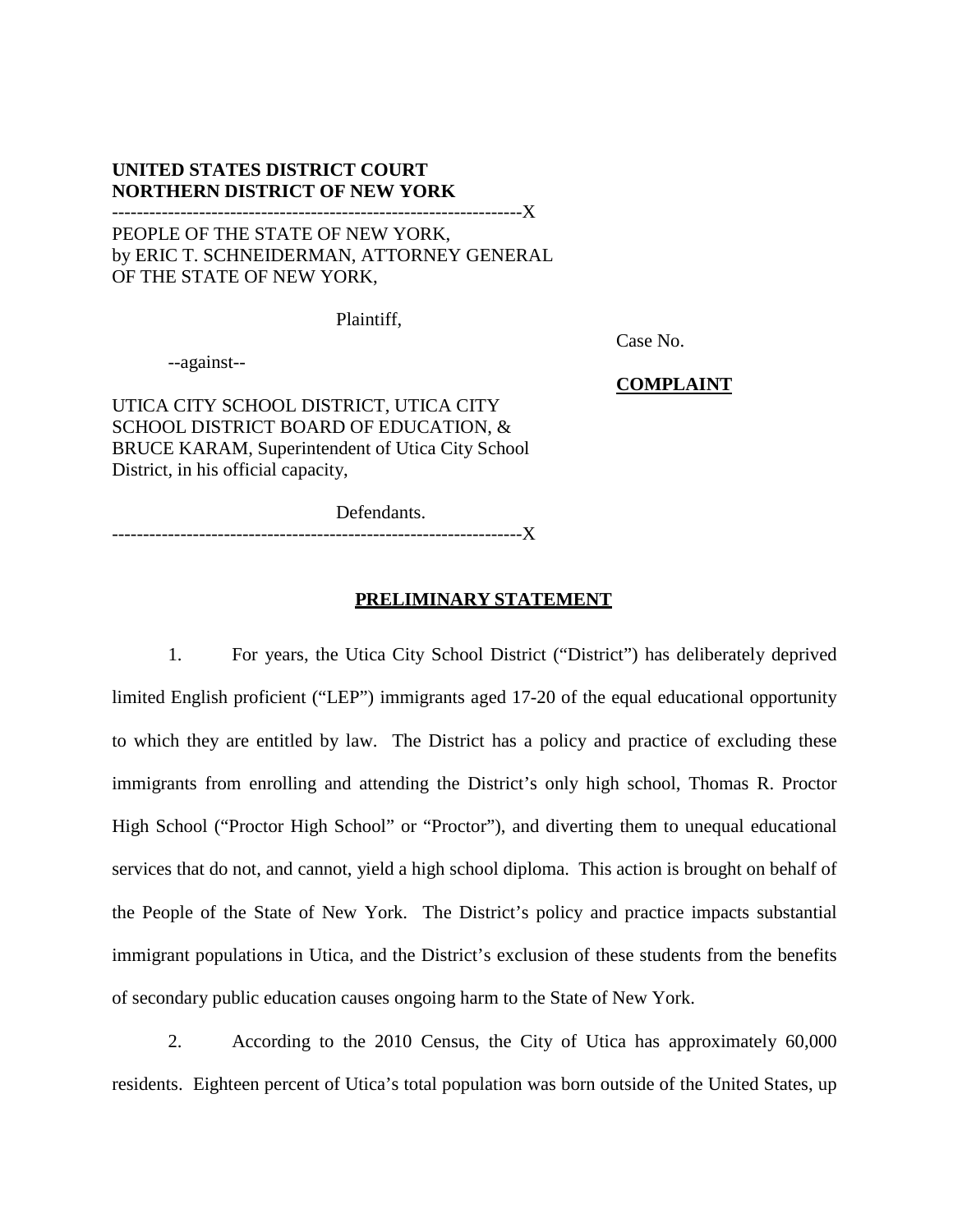from just twelve percent in 2000, and over a quarter speaks a language other than English at home. In fact, the area served by the District has one of the largest proportions of limited English proficient households in New York, with over one in ten households having no member over the age of 14 who speaks English "very well." Utica is home to the Mohawk Valley Resource Center for Refugees ("Refugee Center") which, over the past thirty-five years, has assisted in resettling more than 15,000 refugees in Utica. These refugees came to the United States from around the world – Vietnam, Russia, Bosnia, Ukraine, Somalia, Myanmar – and many of them fled from ethnic persecution in their countries of origin. Many spent extended periods of time in refugee camps, some spending formative childhood years living in, and being educated in, those camps. Many have limited English proficiency when they arrive in the United States.

3. The District has adopted and enforced a policy to keep immigrant students out of Proctor High School. For years this policy was unwritten, until last year when the District reduced the following policy to written form: if District officials perceive an immigrant student to be LEP, and the student is over the age of 16, (s)he may not enroll at Proctor. No matter what the stated wishes are of LEP immigrant students aged 17-20 ("Affected Immigrant Students"), or how much they want to attend Utica's only public high school, the District instead diverts them to unequal educational programs. At the same time, the District permits non-immigrant and English proficient students who are aged 17-20 to enroll at Proctor.

4. These unequal educational programs have changed over the years, but none of them allow Affected Immigrant Students to obtain, or even work towards, a high school diploma. The programs are chiefly English as a Second Language ("ESL") instruction with little more. All of them serve to segregate Affected Immigrant Students from the general student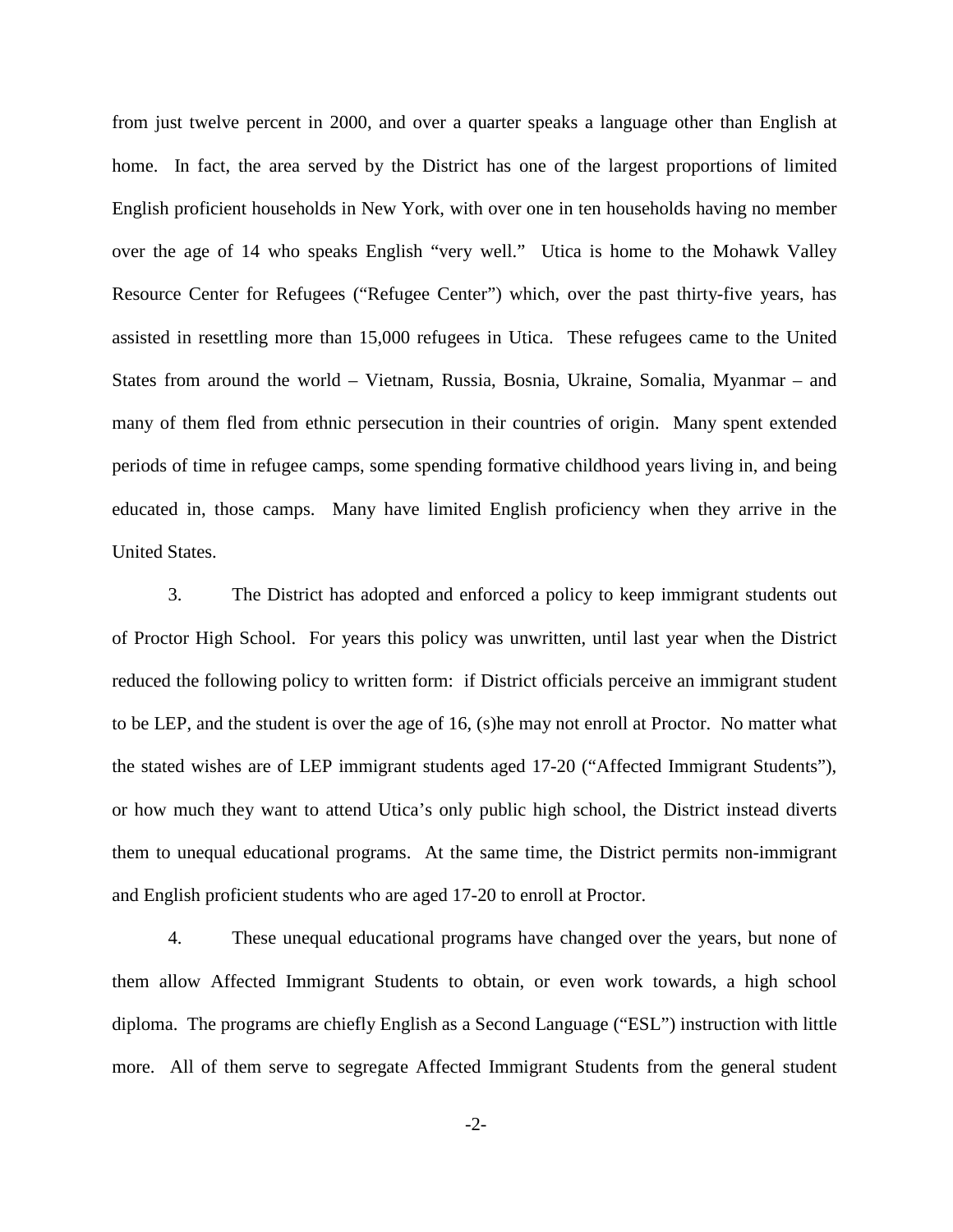population in Utica. One senior District official even expressed a desire that Affected Immigrant Students be bused to these programs in a manner that did not bring them into contact with the general student population. And even more egregiously, after enforcing its longstanding policy of diverting immigrant students from the high school into unequal District educational programs, for the past two school years the District has ceased to provide even this programming to Affected Immigrant Students and has outsourced its duty to educate them to third parties, like the Refugee Center. Upon information and belief, the District felt free to take these steps because it had an unwritten policy of neither testing Affected Immigrant Students for English language proficiency, as required by law, nor recording their attempts to enroll in District student databases—thereby rendering these students "strangers" to the District.

5. The District's policy and enforcement practices violate state and federal law. Under the New York Constitution and Education Law, every student is entitled to a free public education until she turns 21, regardless of national origin or English proficiency. The District has violated these legal requirements by prohibiting Affected Immigrant Students – those aged 17-20 – from attending Proctor High School. Furthermore, the District has violated numerous federal statutes prohibiting discrimination against students on the basis of national origin by (i) prohibiting Affected Immigrant Students from attending Proctor, while allowing nonimmigrant students of the same age to attend the high school, and (ii) segregating Affected Immigrant Students from the general student population at Proctor. In addition, federal law requires the District to take appropriate action to overcome language barriers that impede the equal participation of students in District programs. The District policy and practice of prohibiting Affected Immigrant Students from attending Proctor is the antithesis of taking required action to overcome such barriers and allowing for those students' equal participation in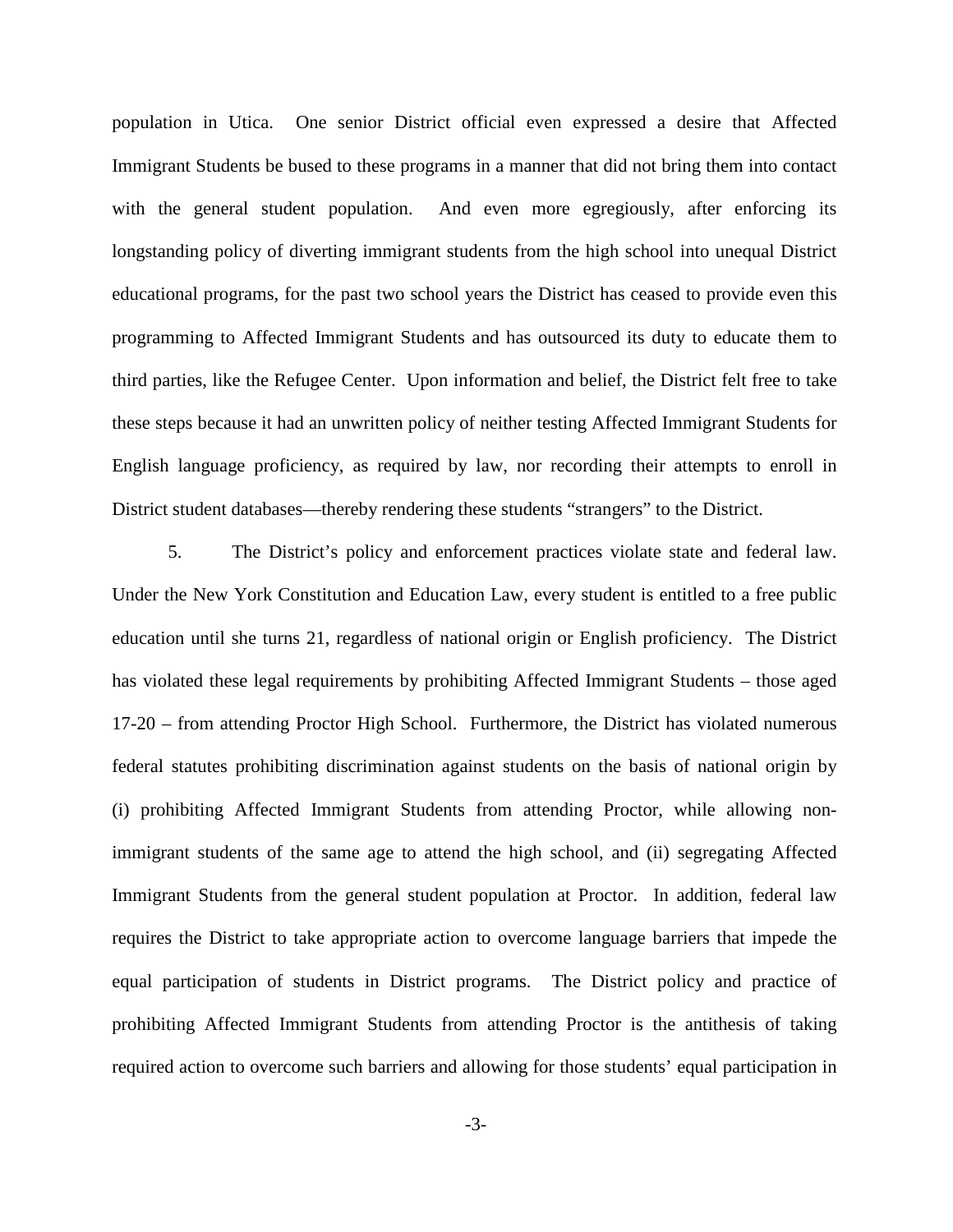District programming.

6. Indeed, the District's policy ensures that Affected Immigrant Students can never receive a high school diploma, sending them down a path to nowhere. And the District's enforcement of its policy has been so wide-sweeping that numerous students *who had already successfully completed years of high school in other states* by the time they moved to Utica, were perceived by District officials to be LEP immigrants and, on that basis, were then refused entry to Proctor High School and diverted into non-degree bearing programs. In this manner, the District's enforcement of its policy has harmed not only Affected Immigrant Students, but also students that District officials *perceive to be* Affected Immigrant Students, whether or not those students are in fact recently arrived immigrants or are limited English proficient.

7. As the U.S. Supreme Court observed decades ago in *Plyler v. Doe*, "by depriving the children of any disfavored group of an education, we foreclose the means by which that group might raise the level of esteem in which it is held by the majority" because "education prepares individuals to be self-reliant and self-sufficient participants in society." The Attorney General brings this action to vindicate this principle and the legal rights of immigrant students who want, and are entitled, to go to high school in New York State.

#### **JURISDICTION AND VENUE**

8. This action arises under the Constitution and laws of the United States, including 20 U.S.C. § 1703, 42 U.S.C. § 2000d *et seq.*, and 42 U.S.C. § 1983. This Court has subject matter jurisdiction pursuant to 28 U.S.C. §§ 1331 and 1343(a)(3). This Court may exercise supplemental jurisdiction over the claims based on New York law pursuant to 28 U.S.C. § 1367.

9. This Court has jurisdiction to issue the declaratory relief requested pursuant to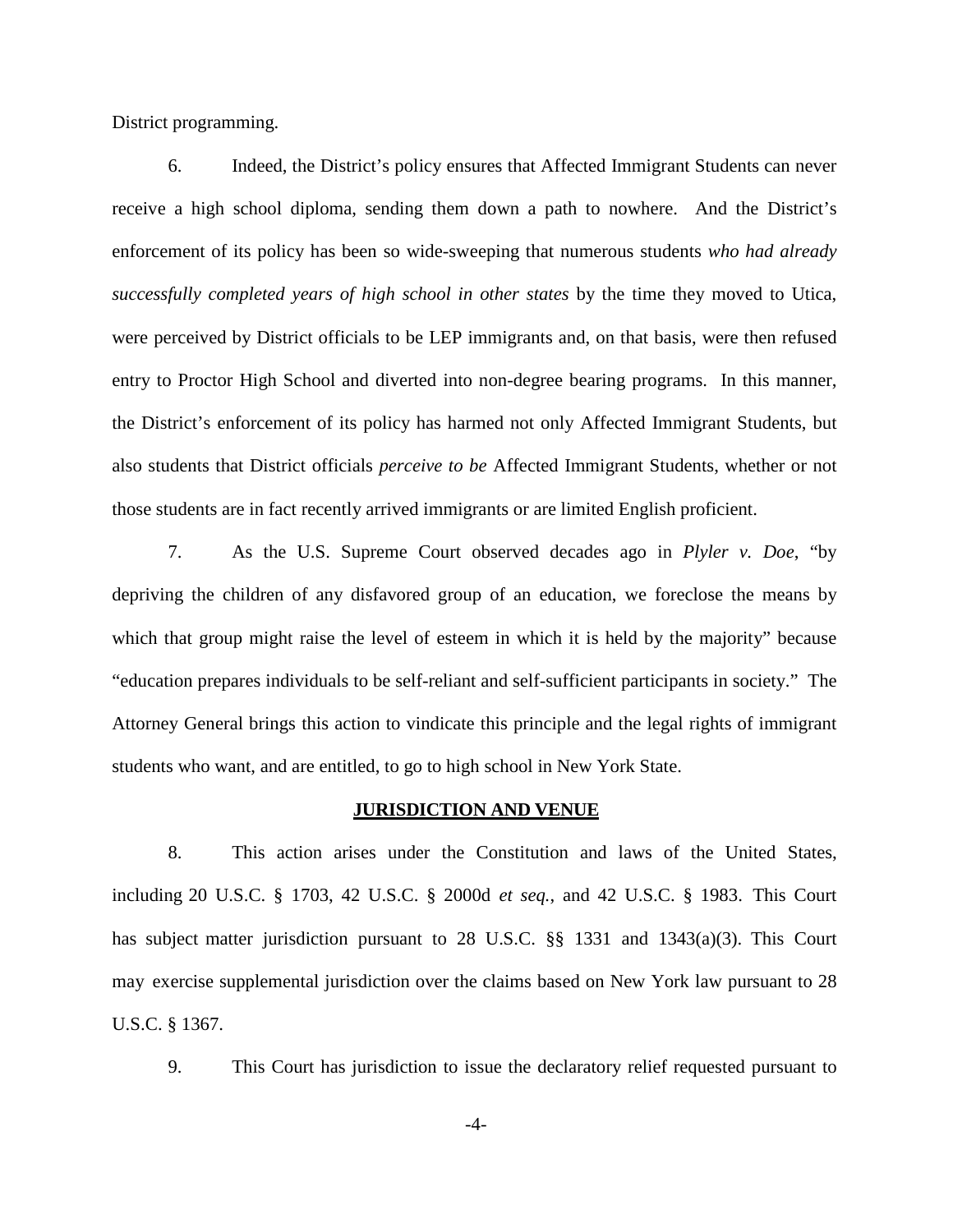the Declaratory Relief Act, 28 U.S.C. §§ 2201, 2202. This Court may also grant injunctive relief pursuant to Federal Rule of Civil Procedure 65.

10. Venue is proper in the Northern District of New York pursuant to 28 U.S.C. § 1391(b), because all of the events set forth in this complaint occurred in the Northern District of New York.

## **PARTIES**

11. Plaintiff is the People of the State of New York, by its attorney, Eric T. Schneiderman, Attorney General of the State of New York. Where, as here, the interests and well-being of the People of the State of New York as a whole are implicated, the Attorney General possesses *parens patriae* authority to commence legal actions in federal court for violations of federal laws or state laws and regulations. The Attorney General of the State of New York brings this action pursuant to this authority because the District's discriminatory policy and practice of excluding Affected Immigrant Students from the District's only public high school has prevented those students from accessing essential educational services to which they are legally entitled.

12. The Attorney General employs his *parens patriae* authority to protect New York residents who are denied their right to enroll in public high school due to discrimination based on their national origin. The Attorney General has a quasi-sovereign interest in the health and well-being of the People of the State of New York. A primary component of that well-being is the ability of youth to access a public education, including a high school diploma, and the social and economic benefits that flow therefrom. As the U.S. Supreme Court observed in *Plyler*, education is fundamental to our social fabric because it "provides the basic tools by which individuals might lead economically productive lives to the benefit of us all," and to deny any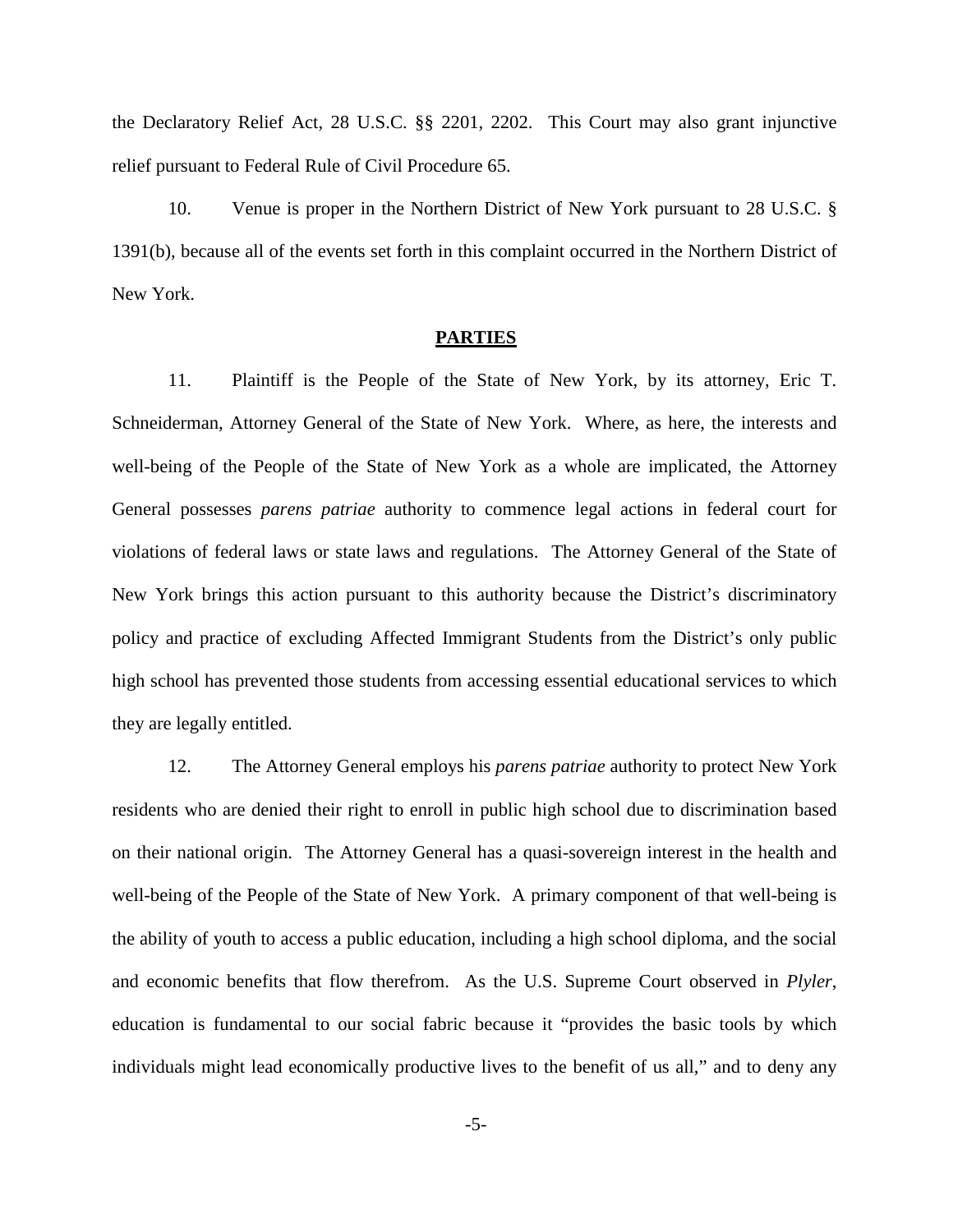group of children access to education poses an affront to constitutional principles of equality and imposes significant social costs upon the state and nation. With this interest in mind, the Attorney General launched a statewide initiative in the fall of 2014 to ensure that school districts across New York are fulfilling their obligations concerning the enrollment of immigrant students and unaccompanied or undocumented minors.

13. The Attorney General further invokes his *parens patriae* authority because the District's policy and practice of denying equal educational opportunity to Affected Immigrant Students harms a large number of New York residents. The City of Utica and Oneida County have a large population of refugee immigrant residents with limited English proficiency. Absent action by the Attorney General, many of these individuals – who comprise a significant number of residents and citizens of the State of New York – will be unable to exercise their statutorily protected rights and will, collectively, suffer irreparable harm. Further, a private lawsuit by an aggrieved individual or group of individuals would likely result in relief tailored to that particular individual's or group's educational enrollment status. Accordingly, comprehensive and complete relief cannot be adequately obtained independently by a private lawsuit.<sup>[1](#page-5-0)</sup>

l

<span id="page-5-0"></span><sup>&</sup>lt;sup>1</sup> The Attorney General is aware of a private class action suit filed in the Northern District of New York by the New York Civil Liberties Union and Legal Services of Central New York, seeking relief on behalf of six named plaintiffs and other individuals similarly situated. *See Tuyizere, et al. v. Utica City School District, et al.* (C.A. No. 15-cv-488 (TJM-TWD)). In light of the powerful public interest in ensuring that New York residents are provided equal educational opportunity, it is incumbent upon the Attorney General to bring the instant action irrespective of the pending private suit. The instant action arises out of the Attorney General's ongoing statewide compliance initiative, another goal of which is to establish consistent practices by districts across New York. Here the Attorney General seeks relief on behalf of a larger group than the putative class in the pending private suit, *i.e.*, "all LEP immigrants aged 17-20 who are eligible to attend public high school in Utica." The Attorney General is aware of students who are not immigrants who recently arrived to America, or who had English proficiency sufficient to complete years of high school prior to moving to Utica, but whom the District excluded from Proctor High School because they were simply perceived to be LEP immigrants by District officials. The Attorney General seeks relief on behalf of such students as well. Furthermore, the Attorney General understands that the court to which the private suit was assigned has yet to address the merits of class certification, or whether relief in that action will encompass more than the named plaintiffs and their specific grievances.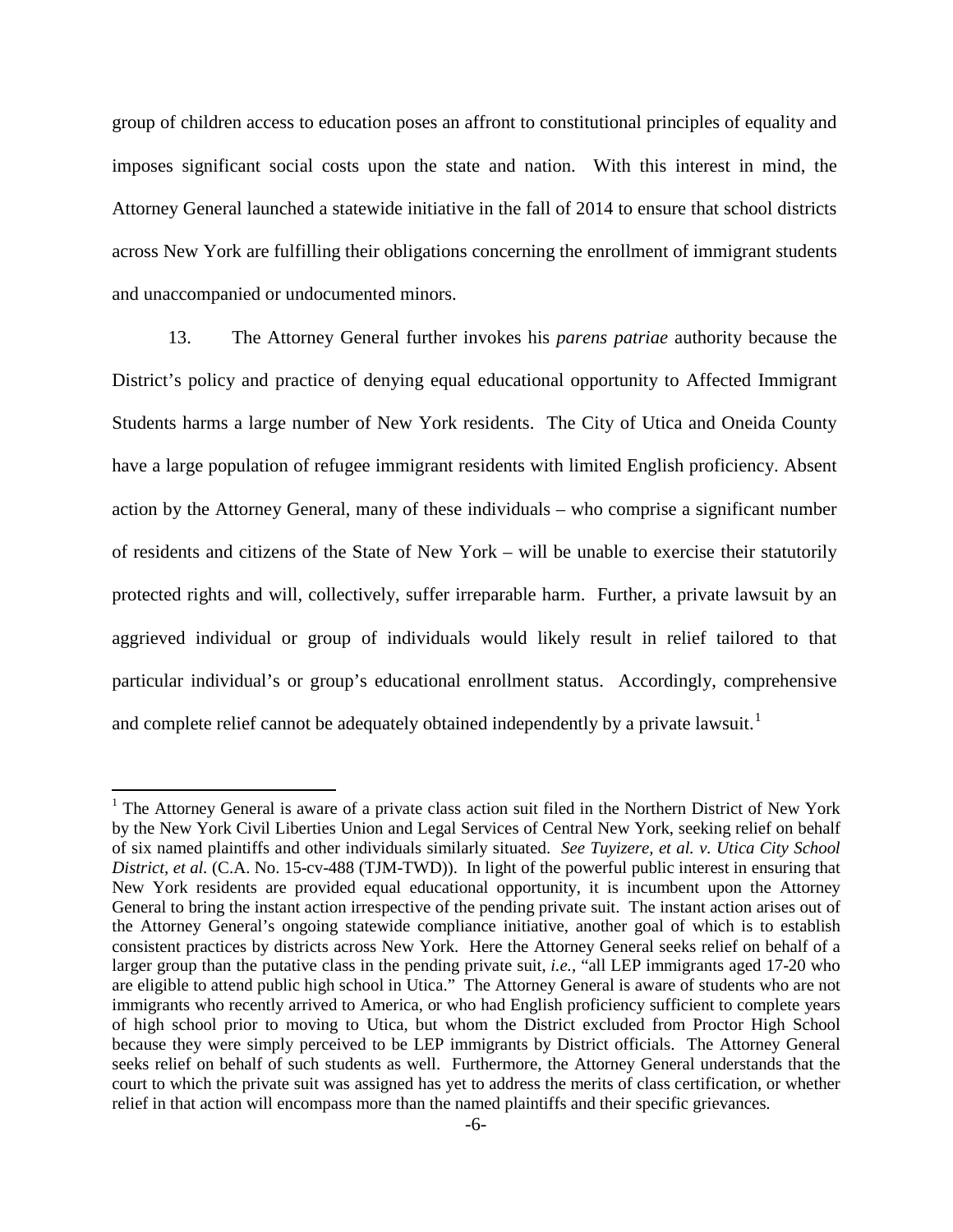14. Defendant Utica City School District is the public school district in and for the City of Utica, New York. The District is a recipient of federal financial assistance. The District is a State actor and, at all relevant times referenced in this complaint, acted under color of State law as defined by 42 U.S.C. § 1983.

15. Defendant Utica City School District Board of Education (the "Board") has general control, management and responsibility of the District and the public schools within that district, including Proctor High School. The Board is a recipient of federal financial assistance. The Board or its designee evaluates enrollment applications for students entering into grades K-12 and decides which students can, and cannot, attend public schools within the District. The Board is a State actor and, at all relevant times referenced in this complaint, acted under color of State law within the meaning of 42 U.S.C. § 1983.

16. Defendant Bruce J. Karam is the Superintendent of the District, responsible for enforcing all provisions of law and rules and regulations concerning the management of the schools, and other educational, extracurricular, social, and recreational activities under the direction of the Board. Superintendent Karam is a State actor and, at all relevant times referenced in this complaint, acted under color of State law within the meaning of 42 U.S.C. § 1983. Superintendent Karam is sued in his official capacity.

## **FACTS**

17. Federal and state law make clear what the District must provide to all students, regardless of national origin or English language proficiency, until they are 21 years old. For years, the District has adopted and enforced an enrollment policy in violation of its legal duties to Affected Immigrant Students. The District's policy prohibited the enrollment of Affected Immigrant Students in Proctor High School and required the diversion of these students to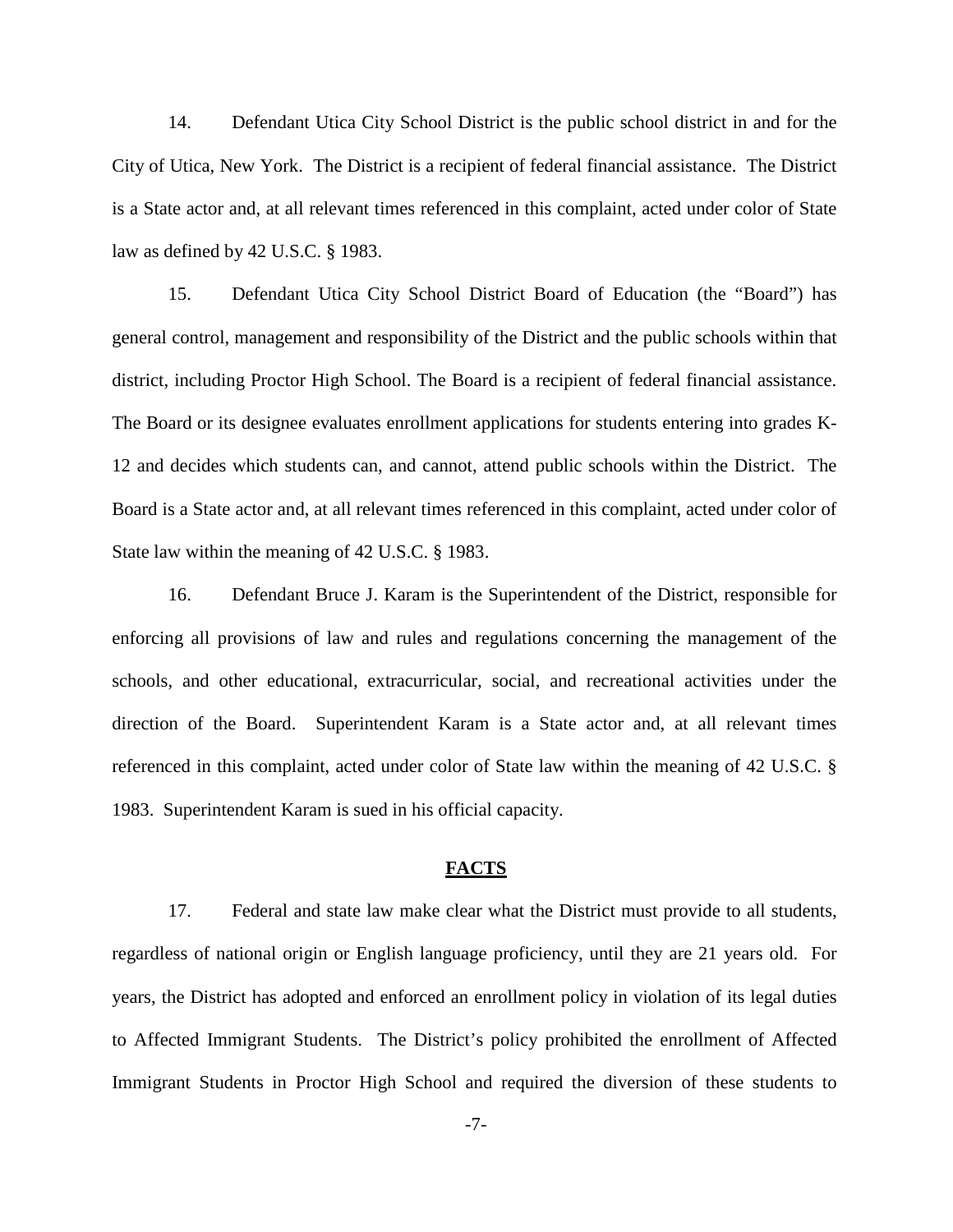unequal and segregated educational programs. The District enforced its policy through all levels of its workforce, up to and including senior District officials, and over the years this enforcement has had a significant impact upon immigrant students and immigrant communities in Utica.<sup>[2](#page-7-0)</sup>

#### **I. Statutory and Regulatory Framework**

 $\overline{\phantom{a}}$ 

18. Under federal and state law, school districts must provide students with equal access to all school programs and services offered by districts commensurate with their age and grade level, including access to programs required for graduation, regardless of those students' English language proficiency or national origin.

## *Equal Educational Opportunity for Students Under 21 Years of Age*

19. The New York State Constitution, Article 11, § 1, entitles all students the opportunity to receive a free public education. Under New York Education Law § 3202(1), each person over five and under 21 years of age, who has not received a high school diploma, is entitled to attend a public school within their district. New York Education Law § 3201(1) provides that no person shall be refused admission into or be excluded from any public school on account of national origin. Although the compulsory age of education ends at age 16, a student may not be denied the opportunity to attend a public school if (s)he is older than 16 and under 21 years old, including even a student who has already obtained a high school equivalency/general educational development ("GED") diploma.

20. Four decades ago, in *Lau v. Nichols*, the United States Supreme Court held that, under Title VI of the Civil Rights Act of 1964, students cannot be denied equal access to a

<span id="page-7-0"></span> $2$  Limited English proficient, or LEP, students are often referred to in the educational setting as English language learners, or "ELLs". Throughout this complaint "LEP students" and "ELLs" both refer to students with limited English proficiency.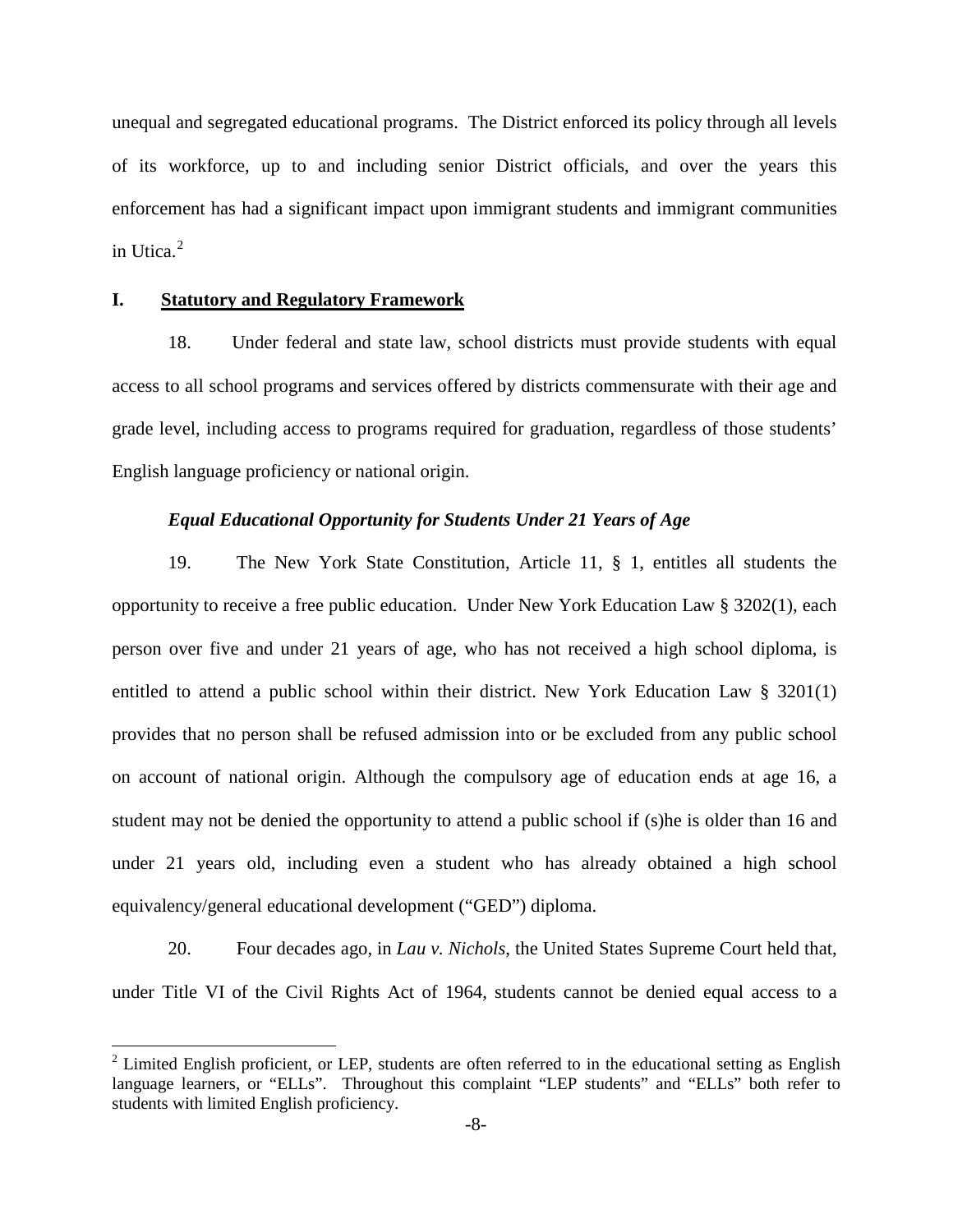public education on the basis of national origin, which includes discrimination based on limited English proficiency. The Court held that school districts must take affirmative steps to ensure that LEP students can meaningfully participate in their educational programs and services.

21. In the same year, Congress enacted the Equal Educational Opportunities Act ("EEOA"), which, *inter alia*, prohibits school districts from discriminating against students based on their national origin; requires districts to take appropriate action to overcome students' language barriers; and has been interpreted to require schools to provide instruction in core curriculum coursework as well as English. The EEOA also explicitly prohibits the deliberate segregation of students by school districts based on their national origin.

22. Later, in *Plyler v. Doe*, the United States Supreme Court held that the Equal Protection Clause of the U.S. Constitution's Fourteenth Amendment prohibits school districts from denying students a free public education on the basis of their or their parents' immigration status. The decision has been interpreted to prohibit actions by school districts that would serve to chill or inhibit the enrollment of students on those bases.

23. New York Education Law §3204 and Section 154-1.3 of the Regulations of the Commissioner of the New York State Education Department ("SED") (the "Commissioner's Regulations") set forth standards for the educational services that must be provided to LEP students in New York State. Students suspected of being LEP must be assessed using state proficiency exams to confirm (i) that they are actually LEP, and (ii) their level of English proficiency. LEP students are entitled to English instruction and grade- and age-level appropriate instruction in core curriculum subjects, such as math, science, and social sciences. LEP students must receive equal access to all school programs, including extracurricular activities, and services offered by the school district, and they must be given the opportunity to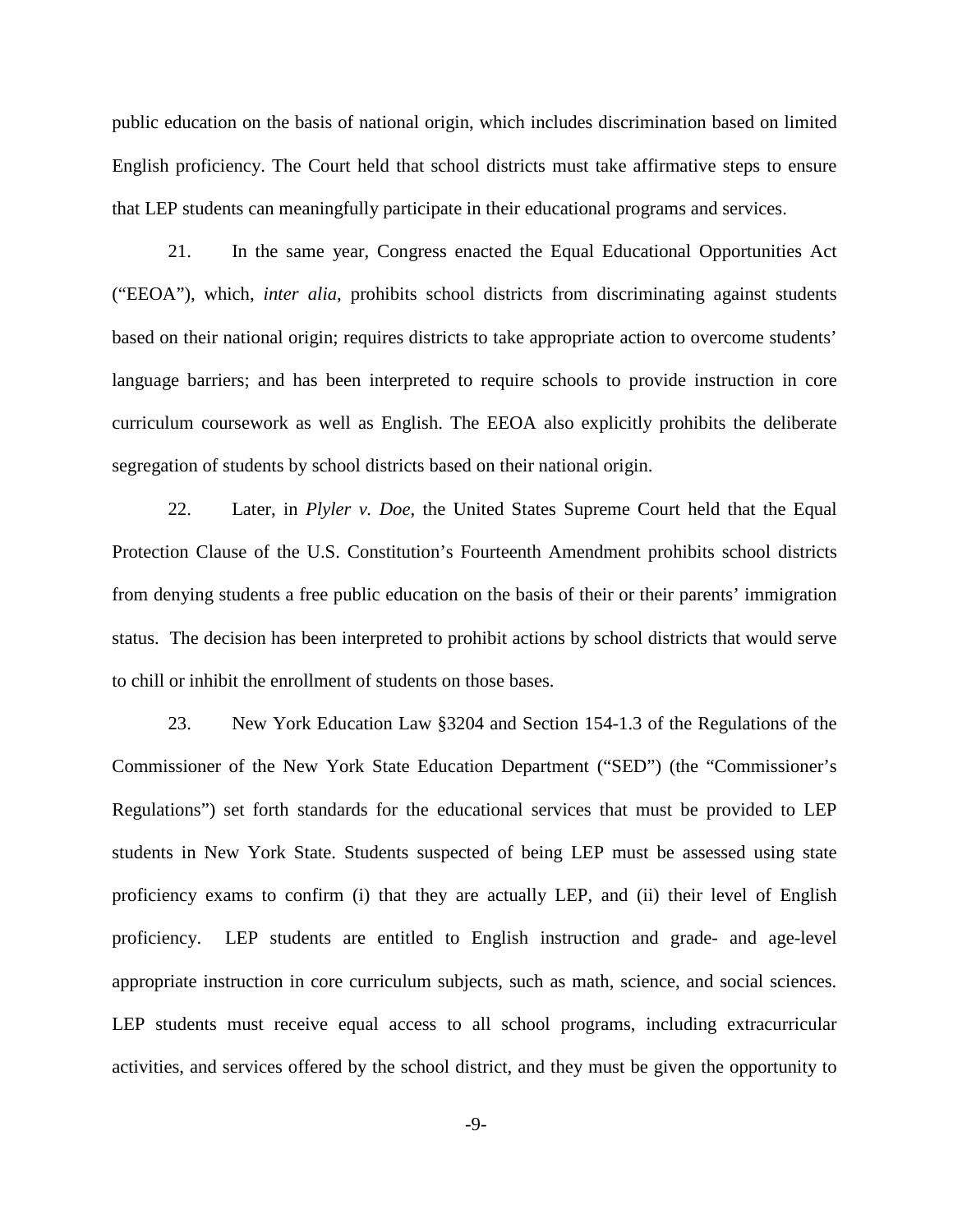achieve the same educational goals and meet the same standards as the general student population.

24. Pursuant to the Education Law and Commissioner's Regulation 154-1.3, school districts must provide a bilingual program, with grade- and age-level appropriate instruction, whenever there are 20 or more LEPs who attend school in the same building, at the same gradelevel, and have the same native language. If a school does not reach the threshold mandating a bilingual education program for a particular building, LEP students at that school are entitled to grade- and age-level appropriate instruction in required subjects in an ESL program. Students placed in a bilingual or ESL program must undergo English language assessments annually to determine whether they continue to be LEP.

## *Requirements for Student Enrollment*

25. When enrolling students, school districts in New York State must comply with Commissioner's Regulation 100.2(y). Among other things, the regulation expressly prohibits school districts, at the time of or as a condition of enrollment, from inquiring about the citizenship or immigration status of students or their parents or guardians, as well as requesting information which would tend to reveal immigration status, such as Social Security numbers, visa documentation, or I-94 forms. In addition, the regulations require districts to enroll a student and allow her to begin attendance on the next school day, or as soon as practicable after a request to enroll. School districts must make a determination as to whether a student is entitled to enroll in the district within three business days after the initial application to enroll.

#### *Requirements for Newcomer and Alternative Programs*

26. Alternative programs for LEP immigrant students – including the one created by the Defendants and others to which the Defendants have diverted students – must provide equal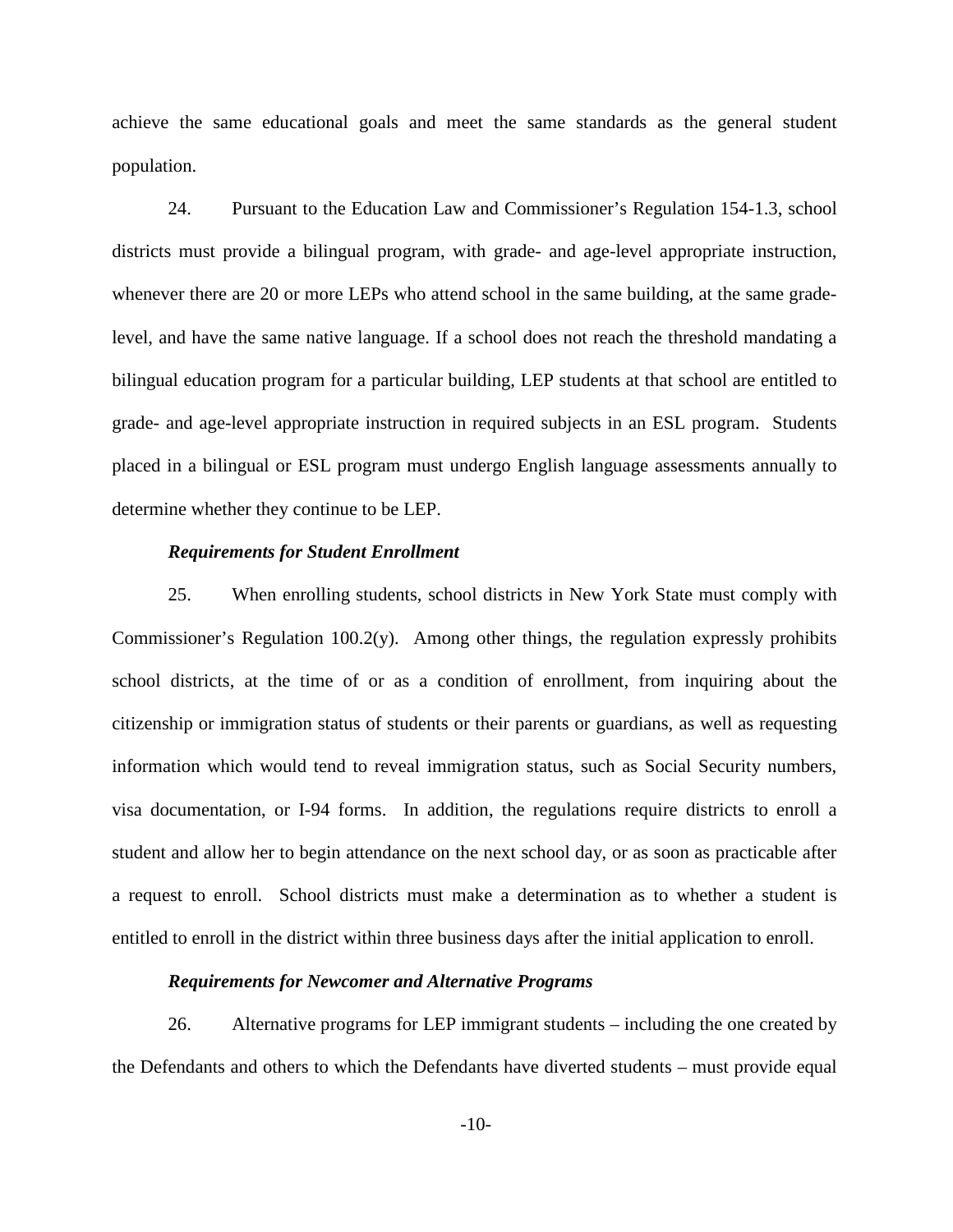access to education within the school district. The Office for Civil Rights ("OCR") at the United States Department of Education has issued several documents articulating its policies on the provision of educational services to LEP students.

27. In guidance issued in December 1990 and January 2015, OCR provided examples of "newcomer" programs or alternative educational programs that would likely be in compliance with Title VI and the EEOA. The following are some essential program features set forth by the OCR. First, a newcomer program is voluntary, *i.e.*, a school district must inform parents that they may enroll their children in either their home schools or the newcomer program. Second, attendance at the newcomer program is for a limited duration, generally no longer than one year. After completion, students should transition to an integrated educational program. Third, the facilities, all curricular and extracurricular activities, including the core curriculum, graduation, specialized and advanced courses and programs, sports, and clubs at the newcomer program are comparable to those at the district's other schools. Fourth, newcomer LEP students are encouraged and allowed to participate in integrated school activities, such as recess, lunch, physical education, art, and music. Fifth, the district regularly evaluates the English proficiency of students in the newcomer program in order to allow appropriate transitions out of the newcomer program throughout the academic year.

28. In general terms, newcomer programs must be a bridge to general education classrooms, and they must function as a pipeline to integrated educational services provided by the school district, rather than as an educational dead-end.

## **II. The District's Refusal to Enroll Immigrant Students in Proctor High School**

29. For several years, and continuing into the current year, the District has maintained a policy and practice of refusing to enroll Affected Immigrant Students in Proctor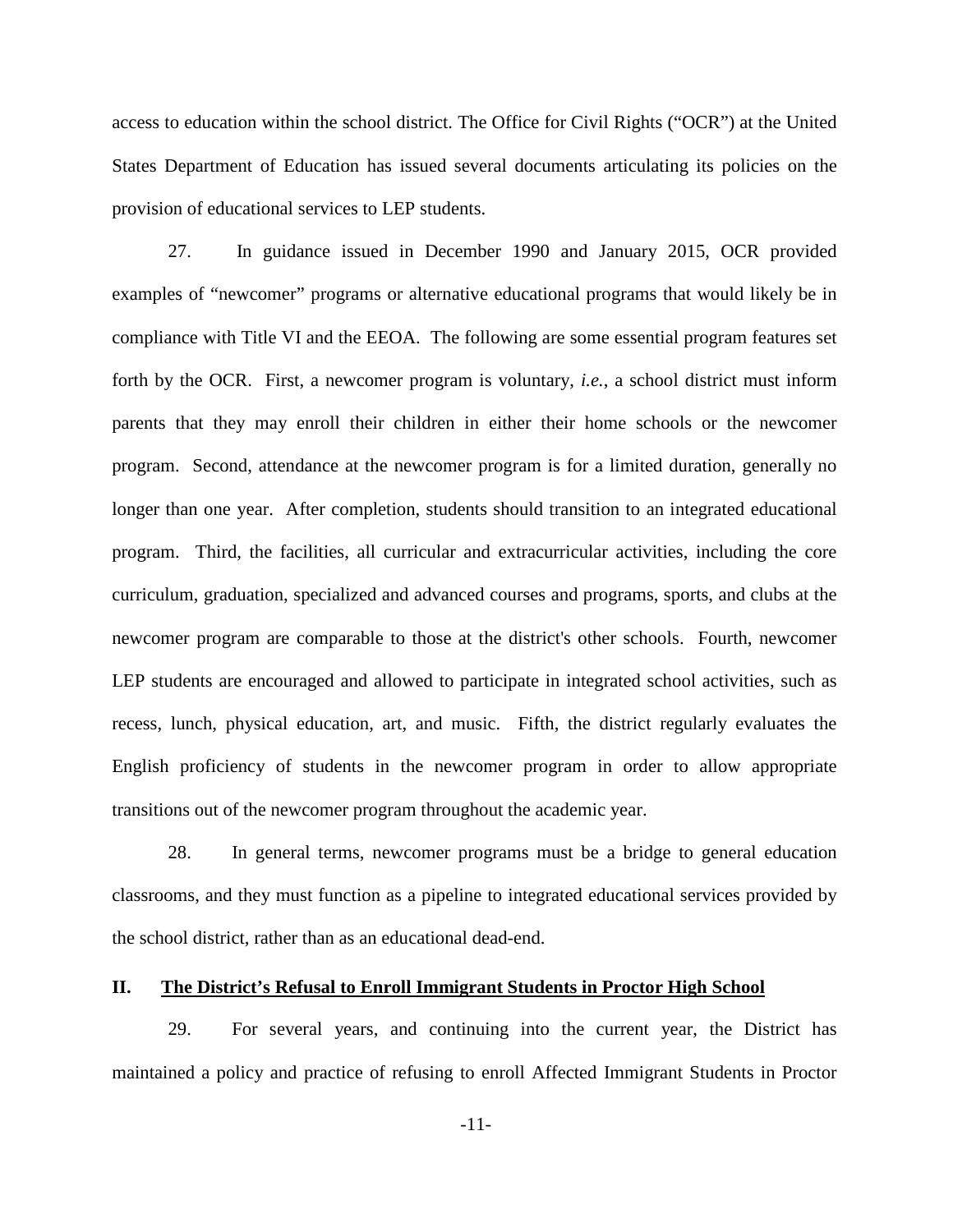High School, while simultaneously allowing non-immigrant and English proficient students of the same age (17-20) to enroll in and attend Proctor. Instead of allowing Affected Immigrant Students to attend high school, the District has mandatorily diverted these students into alternative educational programs unequal to the high school education to which they are legally entitled. Until 2014, this policy was unwritten but enforced by the highest levels of District administration, including the District's Superintendent. In 2014, the District reduced its unwritten policy to written procedures that specify a different path for Affected Immigrant Students, as compared to the enrollment procedures used by the District for its general student population.

## *Origin of the District's Enrollment Policy and the Newcomer Program*

30. The District's discriminatory enrollment policy dates back to 2007, when senior District personnel, including Superintendent Karam, approved a program to keep Affected Immigrant Students out of Proctor High School. In the spring of that year, Mr. Karam and the District's Director of ESL developed a mandatory ESL program for immigrant students aged 17- 20, whereby the District would automatically send any such student seeking enrollment to a "Newcomer Program" rather than to Proctor. The Affected Immigrant Students would be sent to the Newcomer Program regardless of any wish to attend high school like their non-immigrant and English proficient peers of the same age.

31. Pursuant to the new program, the District instituted a policy of refraining from entering information about Affected Immigrant Students' attempts to enroll in the District's student databases. Similarly, because the District kept no records of such enrollment attempts, the District saw no need to – and did not – conduct English language proficiency testing upon Affected Immigrant Students, even though such testing was required by law.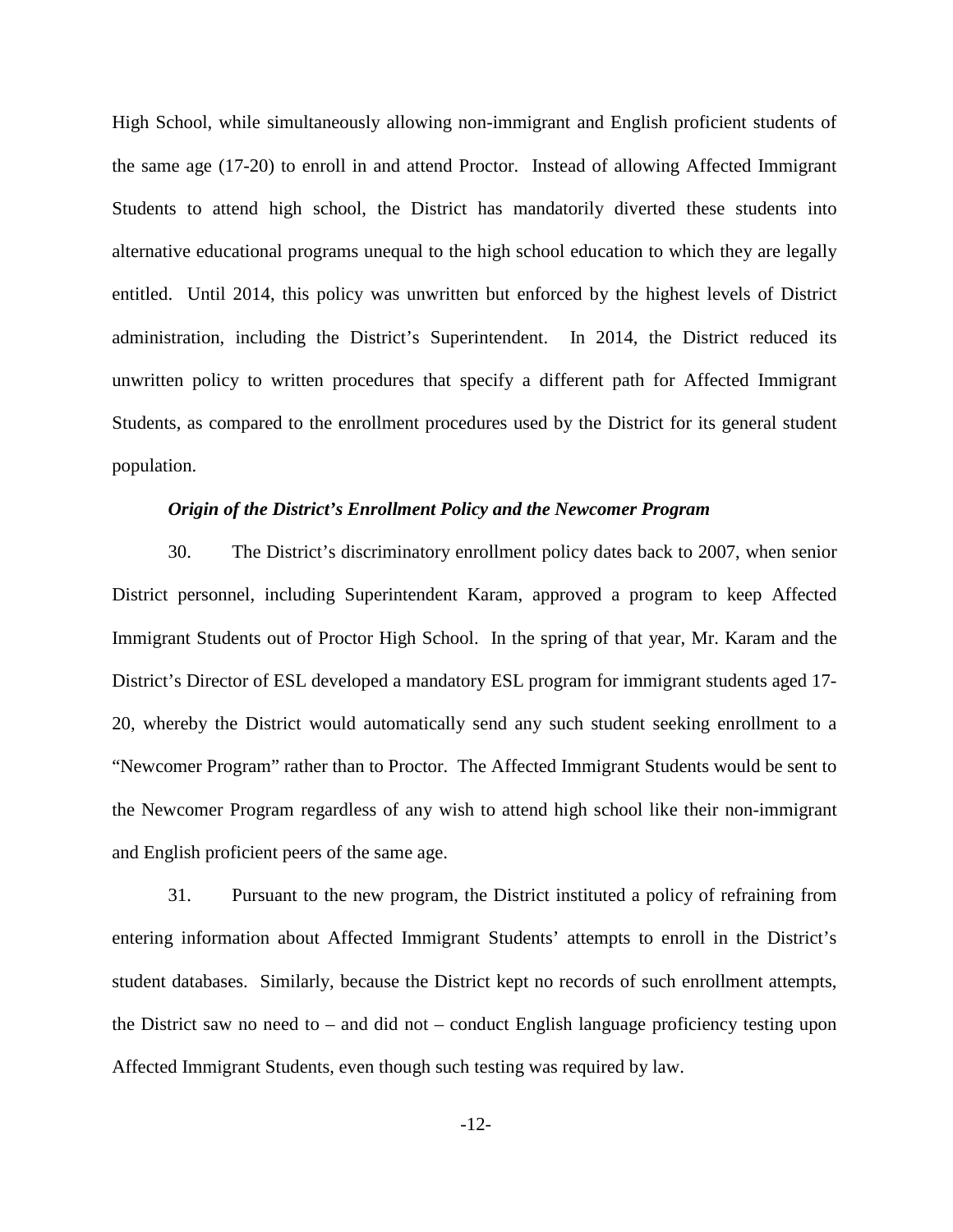32. Upon information and belief, by never testing the language proficiency of Affected Immigrant Students, or recording their attempts to enroll, the District could claim that these individuals were unknown to it—effectively strangers to the District who never sought to enroll and, thus, toward whom the District had no legal obligations beyond whatever piecemeal services the District chose to offer them.

33. The Newcomer Program began operating in the District in 2007. From this point forward, and continuing into the current year, Superintendent Karam instructed District employees to direct Affected Immigrant Students to the Newcomer Program rather than Proctor, and to avoid recording their attempts to enroll in District student databases.

34. During the same period the District has allowed non-immigrant and English proficient students, aged 17-20, to enroll in and attend Proctor High School.

#### *The District's Enforcement of Its Discriminatory Enrollment Policy*

35. The District systematically enforced its discriminatory enrollment policy to ensure that, no matter what channel Affected Immigrant Students used to try enrolling at Proctor, they would not be allowed to go to school there and would instead be diverted to alternative educational services. As set forth below, the policy was enforced by various senior District officials and personnel, including the District's Superintendent, Director of ESL, Administrator for Pupil Services and ELLs, the Director of Curriculum Instruction K-12, principals at Proctor High School, as well as District "academic coaches."

## *Enforcement Practices by District Administrative Officials*

36. When Affected Immigrant Students come directly to the District's administrative offices seeking to enroll, District officials have refused to enroll them at Proctor High School and instead have immediately enrolled them in the Newcomer Program. From the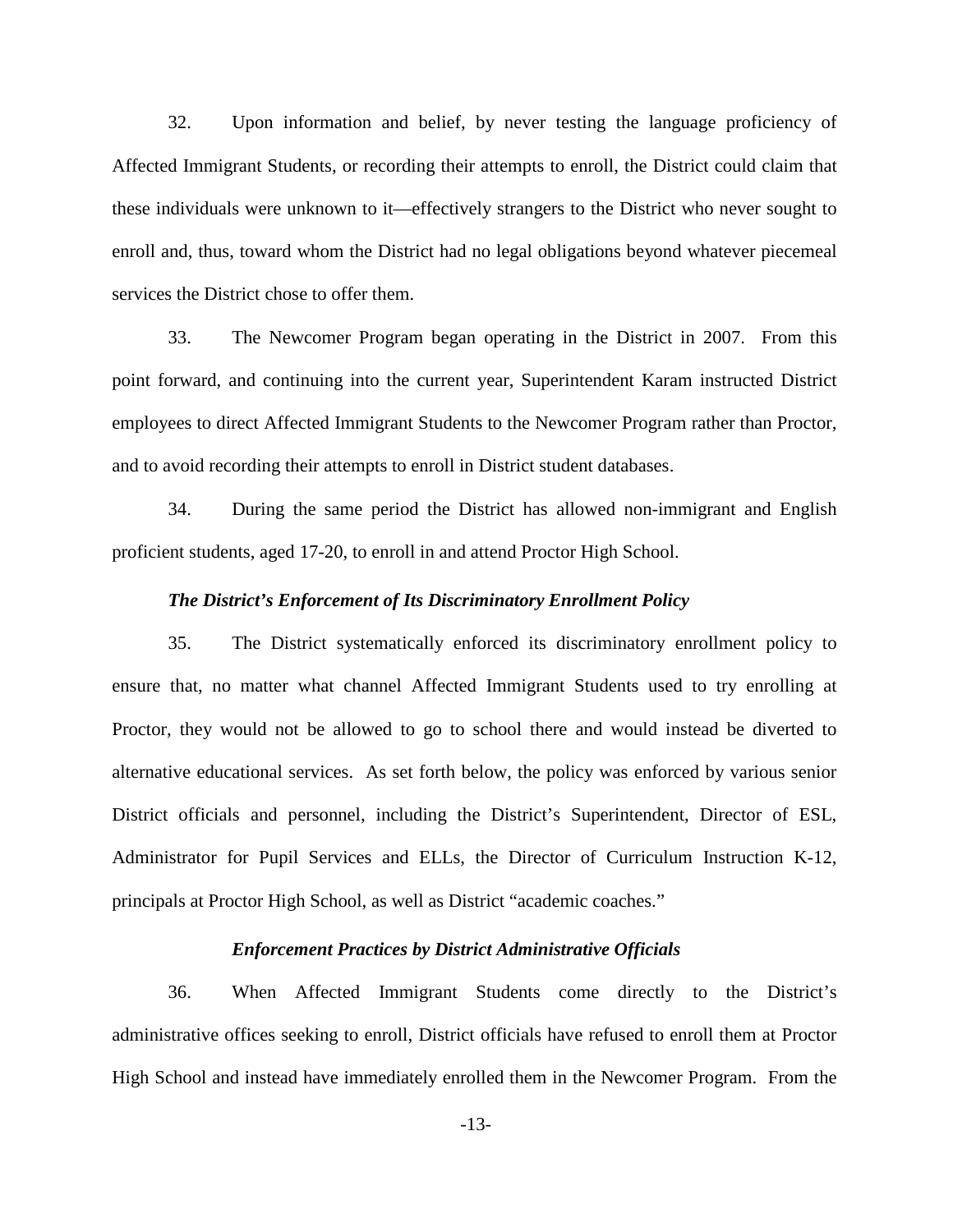outset of the Newcomer Program and continuing until 2011, the District's Director of ESL was responsible for the enrollment of all ELLs, including Affected Immigrant Students. During that period, the Director enforced the District's policy and refused to enroll Affected Immigrant Students at Proctor or to record their enrollment attempts in District student databases.

37. In 2011, when the Director retired, she provided instructions about the position to her successor, who had the new title of Administrator for Pupil Services and ELLs. The Director instructed her successor to ask the age of any LEP immigrant student who came to the District's administrative office seeking to enroll, often by requiring the student to produce an I-94 immigration document. If the student was over the age of 16, the Director instructed her successor to enroll the student in the Newcomer Program, regardless of that student's wish to attend Proctor. The Director also instructed her successor not to record such enrollment attempts in District student databases, in accordance with the District's policy.

38. As a result, until the District eliminated the position in 2014, both the Director of ESL and the Administrator for Pupil Services and ELLs – *i.e.*, the District officials with direct and immediate responsibility for the enrollment of ELLs – refused to enroll Affected Immigrant Students at Proctor High School and did not record those students' enrollment attempts in District student databases. The Director and Administrator also instructed their staff to follow the District's policy with respect to Affected Immigrant Students.

39. For example, in 2013 an 18 year-old Somali Bantu refugee, who was already attending the District's Newcomer Program, came to the District's administrative offices with her mother and a community advocate. They met repeatedly with the Administrator and expressed the student's desire to attend Proctor. The Administrator then communicated the student's desire to enroll at Proctor to numerous District officials, including the Assistant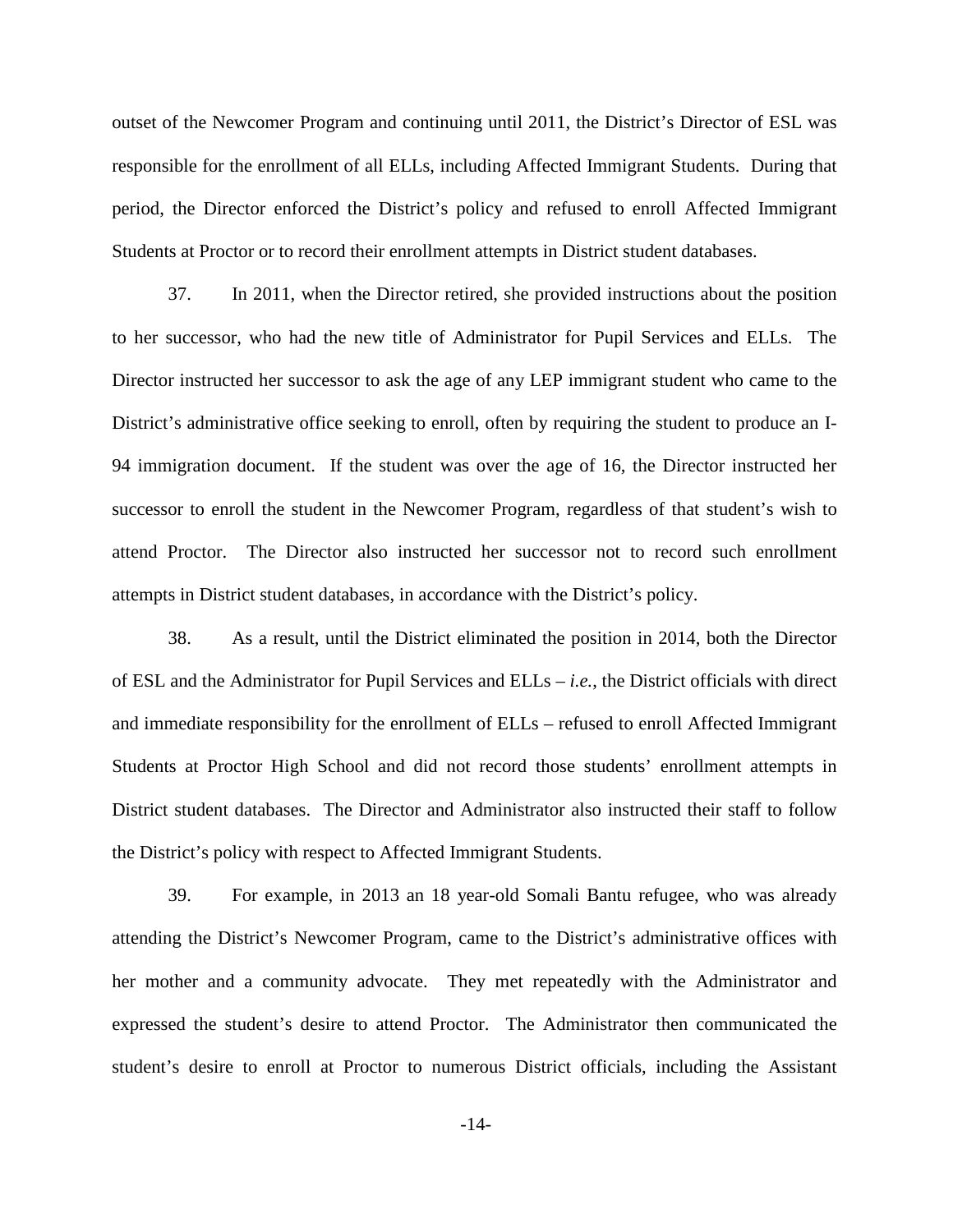Principal of Proctor and the Director of Curriculum Instruction K-12. However, at the Director of Curriculum's instruction, the Administrator told the student that because she was 18 she could not enroll at Proctor.

40. District officials at the District's administrative offices have not refused to enroll non-immigrant or English proficient students aged 17-20 in Proctor, on the ground that they are too old to attend high school.

### *Enforcement Practices by Officials at Proctor High School*

41. The District also enforces its discriminatory enrollment policy through officials at Proctor High School. Similar to the actions of officials at its administrative offices, District officials also prevent Affected Immigrant Students from enrolling at Proctor when those students go directly to the high school itself and seek to enroll there.

42. For example, in the summer of 2013 twin sisters went to Proctor with several family members, seeking to enroll for the coming school year. The sisters, originally refugees from Burma, had moved to Utica a few weeks before their attempt to enroll. Upon arriving at the school, they inquired of a District employee how to enroll at Proctor. The employee asked them their ages. When the sisters told the employee they were 19, the employee responded that they could not enroll at Proctor because they were "too old." The District employee also told the twins that the law had recently changed and prevented them from enrolling at Proctor because they would not have sufficient time to pass the required Regents exams and graduate before they turned 21. A few months later, the sisters began attending the Newcomer Program.

43. Despite the actions of District officials described above, an Affected Immigrant Student would, on occasion, slip through the cracks and manage to enroll at Proctor. On such occasions, District officials would take additional steps to inquire about an Affected Immigrant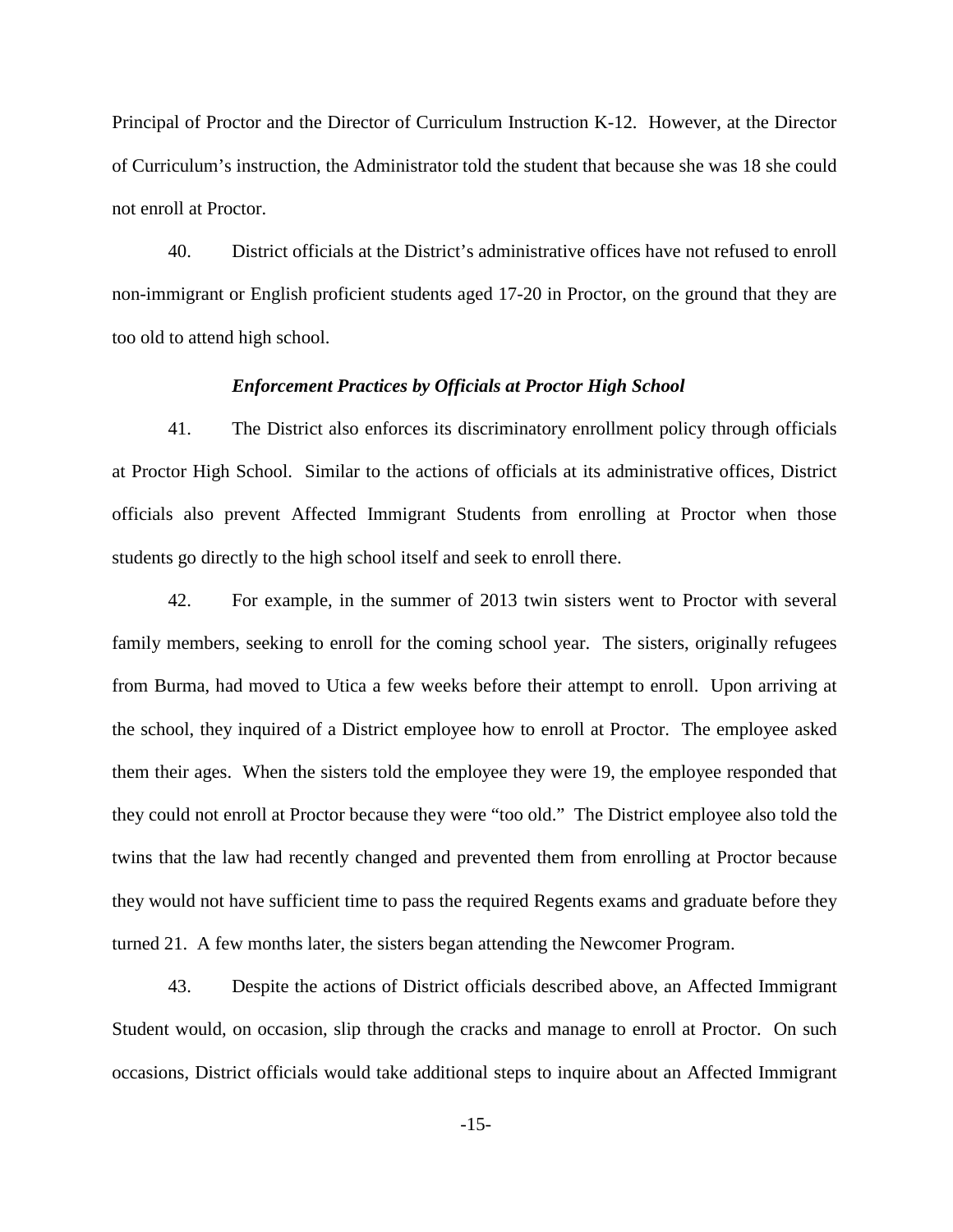Student's right to attend Proctor.

44. For example, in 2013 the Principal of Proctor called the Administrator for Pupil Services and ELLs to inquire about a particular immigrant student. The principal noted that the student – who supposedly should have been enrolled as a newcomer – was in fact regularly enrolled, and asked whether the District's Director of Curriculum had approved this particular enrollment.

45. The District also established an additional layer of review for Affected Immigrant Students seeking to enroll at Proctor. On several occasions, the Administrator of Pupil Services and ELLs advocated for Affected Immigrant Students who wanted to enroll at Proctor, despite knowing the District's policy about those students. In a September 2013 memorandum to the Administrator, a senior District official added an additional layer of enforcement for the District's discriminatory policy and wrote that, in addition to the Administrator, the Assistant Principal of Proctor would be assigned as a designee to oversee any and all ELL student placements to Proctor High School.

46. District officials did not make such additional inquiries concerning nonimmigrant and English proficient students of the same age (17-20) who were attending Proctor, nor did they subject such students to additional bureaucratic review concerning their right to attend Proctor High School.

#### *Enforcement Practices by District Academic Coaches*

47. The District further enforced its discriminatory enrollment policy through employees known as "academic coaches." No later than 2007, the District created the position of academic coach and hired five bilingual individuals as coaches. They were hired to provide in- and out-of-classroom support to families on school-related issues, including enrollment.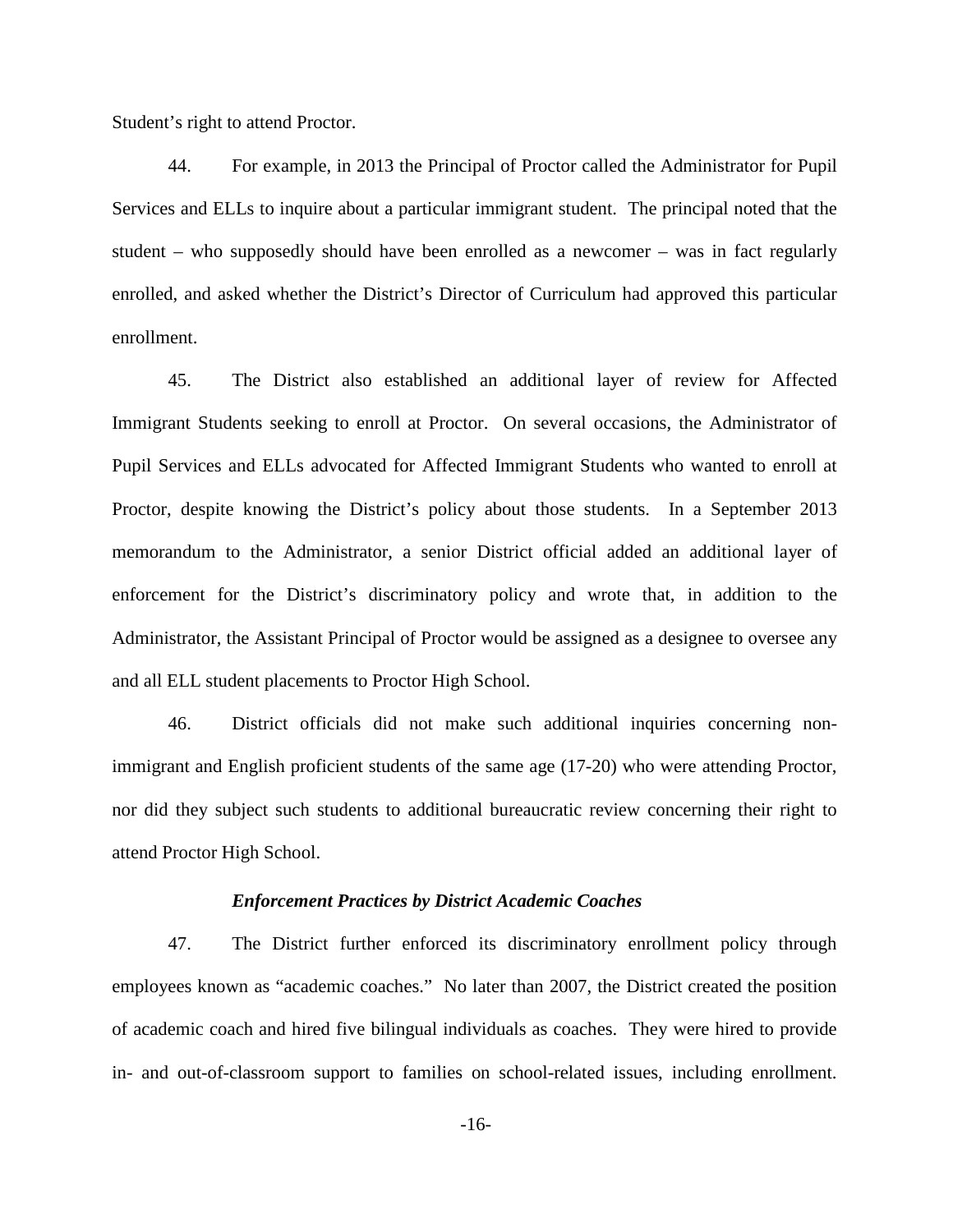Until the Administrator of Pupil Services and ELLs left the District in 2014, she had sole responsibility for training and supervising the academic coaches.

48. The Administrator instructed the academic coaches on the District's enrollment policy for Affected Immigrant Students. Specifically, the Administrator trained the coaches that Affected Immigrant Students should be sent to the Newcomer Program rather than to Proctor High School. The Administrator further instructed the coaches that Affected Immigrant Students should neither be tested for English language proficiency, nor should their attempts to enroll be recorded in District student databases.

49. The District's academic coaches initially resisted enforcing the District's enrollment policy and communicated to the Administrator of Pupil Services and ELLs that they were uncomfortable doing so. In response, the Administrator told the coaches that this was the District's policy and that they were required to enforce it as District employees.

50. From the time they were hired until January 2013, the academic coaches were located in the District's main administrative building. During this period, if a student with limited English proficiency came to the building seeking to enroll, the academic coach was trained to ask the applicant for his or her immigration documents – typically an I-94 form – and if, on this basis, the coach determined that the applicant was over 16, the coach would send the applicant to the Newcomer Program. The academic coach was also trained not to send the student for English language proficiency testing or to take steps to record the student's attempt to enroll.

51. From the time they were hired until January 2013, District academic coaches directed numerous Affected Immigrant Students to attend the Newcomer Program instead of Proctor High School, despite requests by numerous Affected Immigrant Students to attend

-17-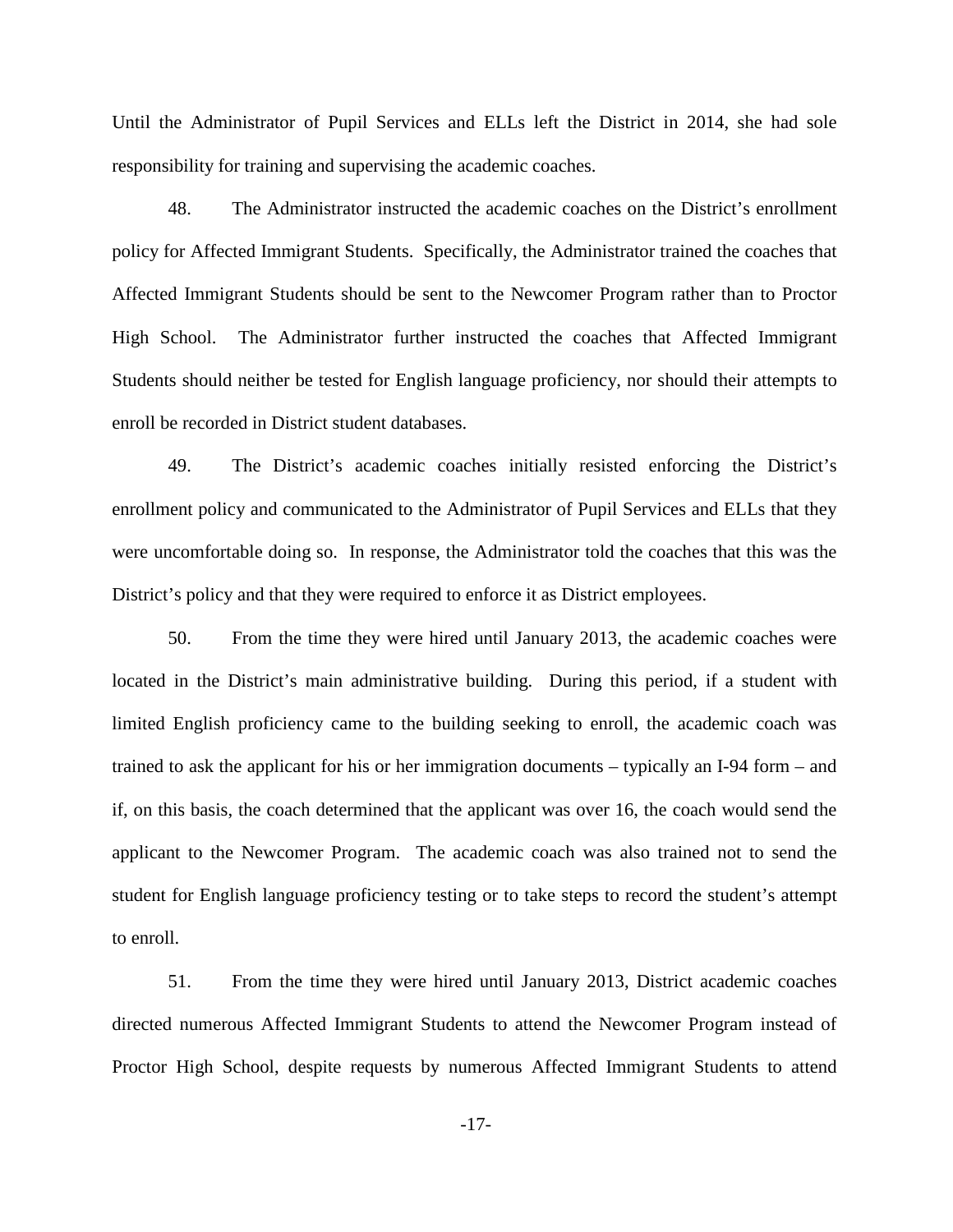Proctor. Similarly, the academic coaches did not take steps to record such enrollment attempts in District student databases.

52. During this same period, academic coaches did not ask non-immigrant or English proficient students of the same age for immigration-related documents, like I-94 forms, nor did the coaches divert such students away from Proctor on the ground that they were too old to attend the high school.

53. In January 2013, the District relocated the academic coaches off of District property, from its administrative building to the Refugee Center, but the District's policy remained unchanged. When a student with limited English proficiency came to the administrative office seeking to enroll, District officials would refer the student to the Refugee Center to meet with an academic coach. When the student reached the Refugee Center, the coach was under the same District instructions: refer Affected Immigrant Students to the Newcomer Program.

54. From January 2013 and continuing into the current year, District academic coaches have directed numerous Affected Immigrant Students to attend the Newcomer Program instead of Proctor High School, despite requests by numerous Affected Immigrant Students to attend Proctor. Similarly, the academic coaches have not taken steps to record such enrollment attempts in District student databases.

55. During this same period academic coaches did not ask non-immigrant or English proficient students of the same age for immigration-related documents, like I-94 forms, nor did the coaches divert such students away from Proctor on the ground that they were too old to attend the high school.

-18-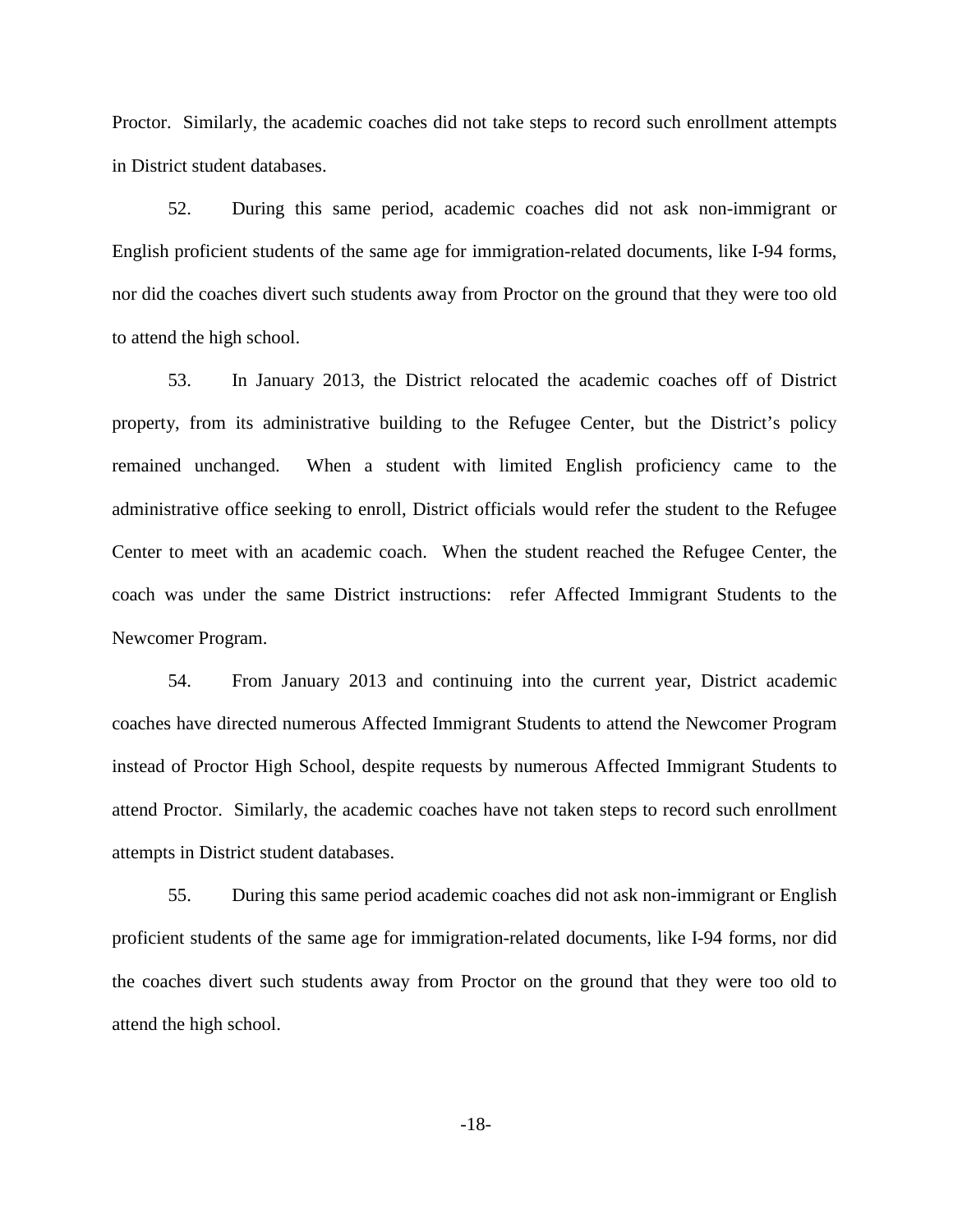### *Codification of the District's Enrollment Policy and Practices*

56. In fall 2014, the Oneida-Herkimer-Madison Board of Cooperative Educational Services ("OHM BOCES") began offering a high school equivalency program to Affected Immigrant Students in the District. The program, named "APPLE" (Alignment of Pathways and Programs for Learners of English), was designed in consultation with District officials during 2014.

57. Planning documents for the APPLE program reflect a working assumption that Affected Immigrant Students would not or could not graduate from Proctor and, accordingly, should at most be in a high school equivalency program.

58. Planning documents for the APPLE program also reveal a focus by District officials on maintaining the segregation of immigrant students from the general student population at Proctor. For example, a meeting memorandum from the fall of 2014 addressed the District's busing of Affected Immigrant Students to the APPLE program and states that the District's Director of Curriculum Instruction K-12 preferred not to have APPLE students on the same bus with other District students.

59. Once the APPLE program became functional in the fall of 2014, the District finally codified in written form its discriminatory policy and practices on enrollment. The District created a unique set of written enrollment procedures for immigrant students that were different from those applied to the general student population in the District.

60. The November 2014 document is entitled "Procedures for Referring New Arrivals Who Are Under Age 21, to ESL Programming." They state that the "following referrals will be made for new arrivals in Utica who are under 21 years old." The procedures classify immigrants by age – "Age 19 and 20," "Age 18," and "Age  $17"$  – but none of the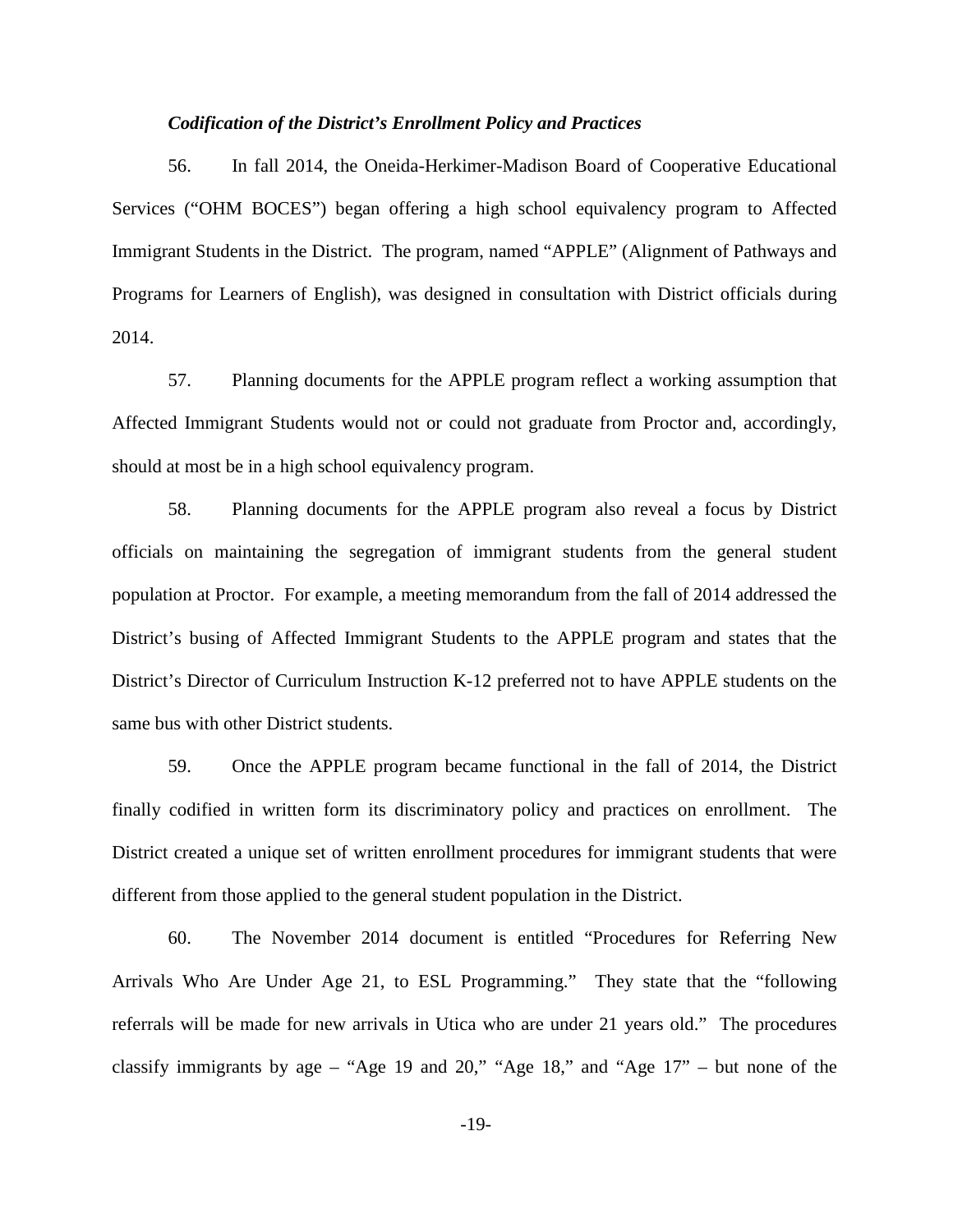referral locations are to Proctor or anywhere mention enrollment at Proctor. Rather, immigrants who are 19, 20, or will turn 19 before the end of the current school year are referred to a high school equivalency program; and immigrants who are 17 or 18 (and will remain 18 through the current school year) are referred to the District Director of Curriculum Instruction K-12 who, as noted above, has repeatedly prevented the enrollment of Affected Immigrant Students into Proctor.

61. The District's November 2014 written procedures were not applied to nonimmigrant or English proficient students aged 17-20 who sought to enroll in Proctor High School.

## **III. The District's Deliberate Provision of Segregated and Unequal Educational Services to Immigrant Students**

62. After adopting and enforcing an enrollment policy that kept Affected Immigrant Students from attending Proctor High School, the District exacerbated the impact of its policy by segregating those students and providing them piecemeal educational services unequal to the educational programming offered to similarly situated students, *i.e.*, non-immigrant and English proficient students aged 17-20.

63. Upon information and belief, because the District's enrollment policy avoided recording enrollment attempts by Affected Immigrant Students, thus rendering them strangers to the District, the District felt entitled to offer those students segregated educational options, unequal to their non-immigrant and English proficient peers. Ultimately the District went so far as to terminate services for Affected Immigrant Students altogether, in the case of the Newcomer Program, and to outsource its duty to educate those students to third parties.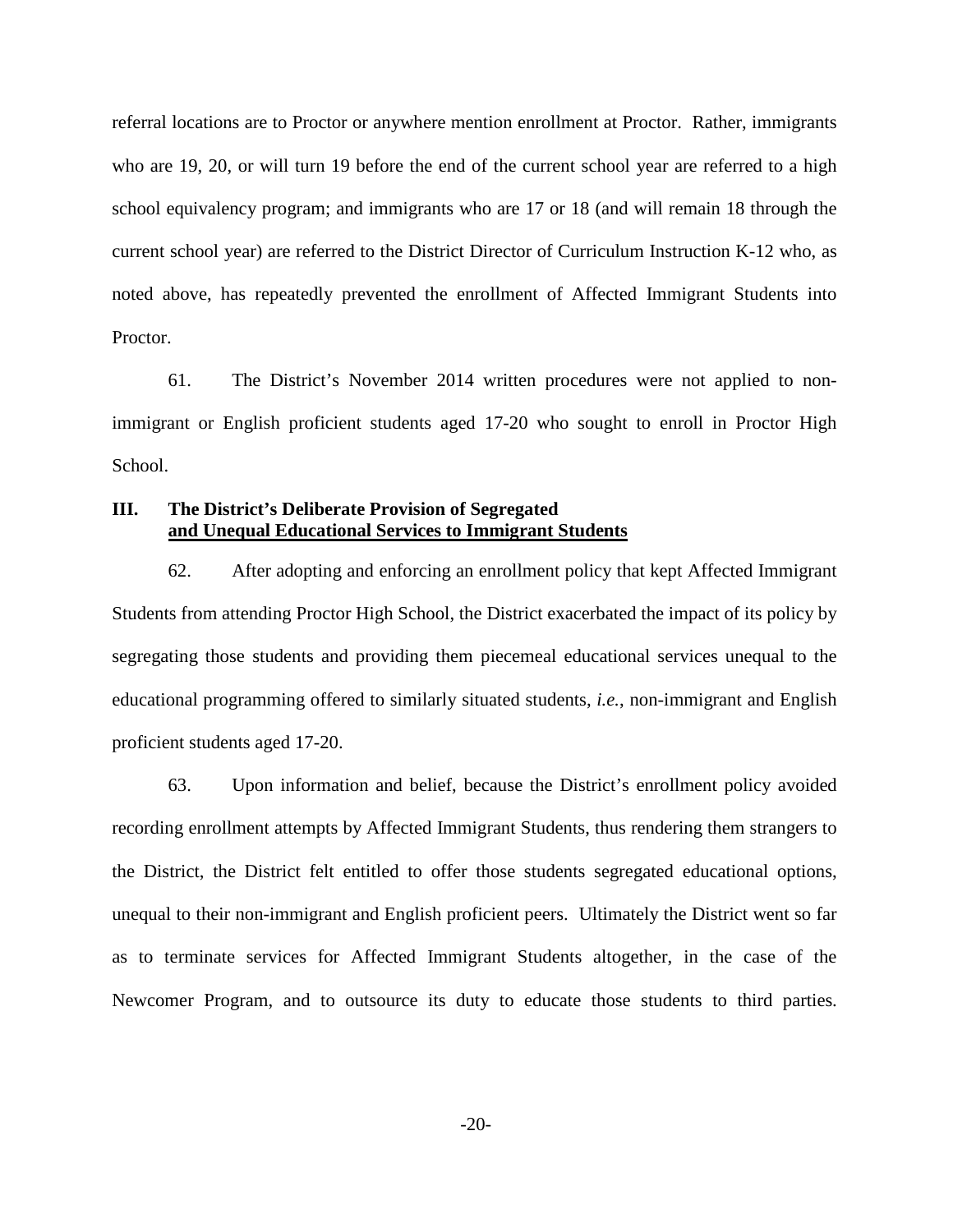Nevertheless, the third party services offered to Affected Immigrant Students remain separate and unequal to the services the District provides to their non-immigrant and English proficient peers.

## *The District's Provision of Segregated Education Services*

64. For years, the District has intentionally separated Affected Immigrant Students from the non-immigrant general student population at Proctor High School and in the District's high school equivalency program ("GED program").

65. Since at least 2007, the District has not allowed Affected Immigrant Students to attend classes with non-immigrant students. While the District occasionally granted Affected Immigrant Students use of District gymnasiums, it has not permitted them to attend gym, art, or music classes with non-immigrant students. Moreover, the District did not allow Affected Immigrant Students to participate in the District's GED program alongside non-immigrant students.

66. Similarly, during the same period the District has not offered Affected Immigrant Students the opportunity to participate in extracurricular activities with nonimmigrant students.

67. The District has also physically separated Affected Immigrant Students from non-immigrant students. In 2009, the only program available for Affected Immigrant Students, the Newcomer Program, was moved to a location off of District property, separate and apart from programs provided to non-immigrant students. From that time until the present, Affected Immigrant Students have been offered educational services offsite.

68. The District continues to offer Affected Immigrant Students educational services offsite. Currently, the District diverts Affected Immigrant Students into one of three educational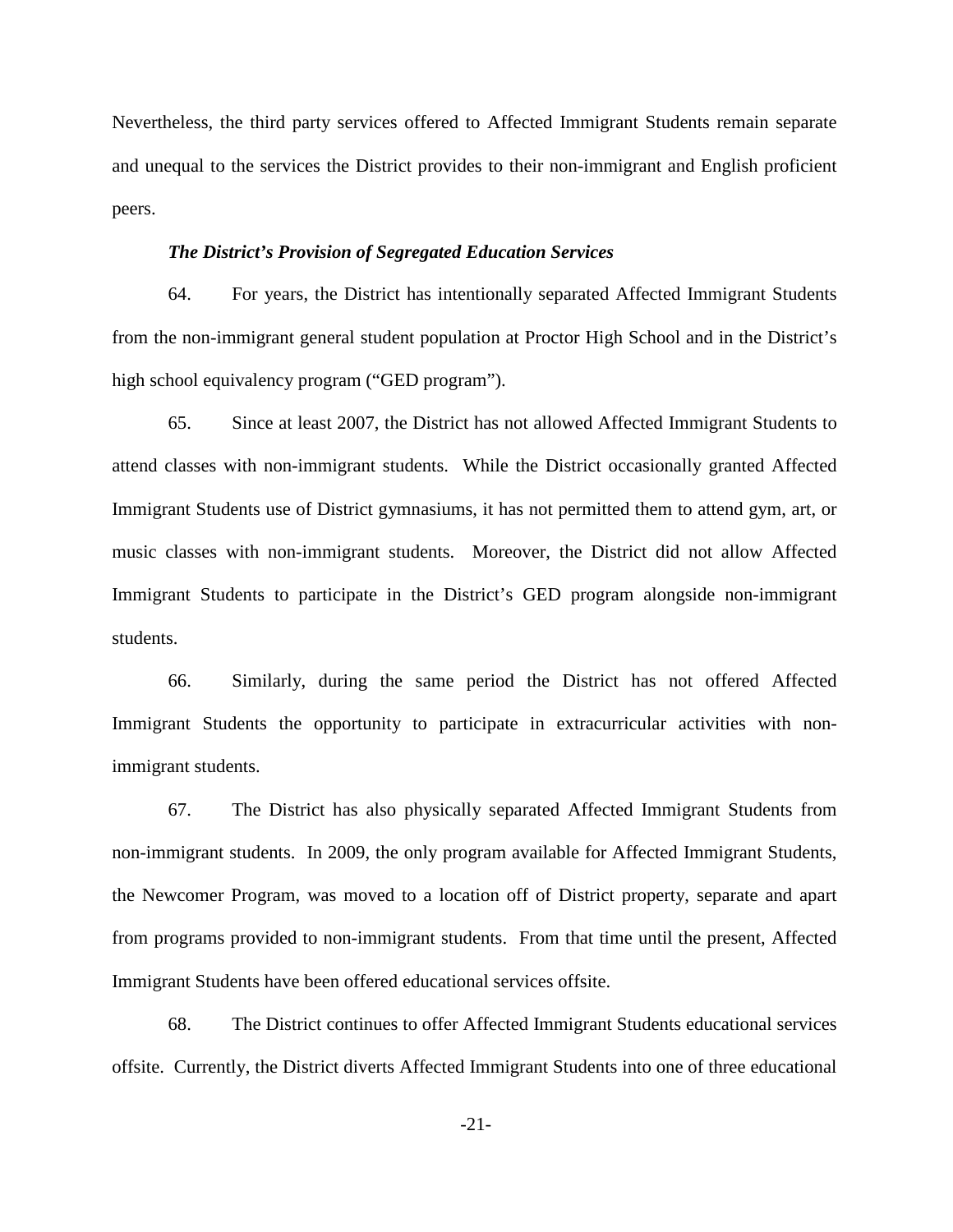programs run by third parties: the Newcomer Program run by the Refugee Center, and the APPLE Program and another high school equivalencyrogram run by OHM BOCES. All three programs are located in buildings separate from the District's general non-immigrant student population at Proctor High School. The Newcomer Program is located at the Refugee Center at 309 Genesee Street in Utica, New York. Similarly, Affected Immigrant Students in the APPLE Program attend classes at an OHM BOCES facility in New Hartford, New York. Finally, Affected Immigrant Students in the OHM BOCES high school equivalency program attend classes at the Veteran's Outreach Center at 725 Washington Street in Utica, New York.

69. The District's segregation of Affected Immigrant Students has even extended to the buses used to transport those students to their alternative educational programs. As noted above, in a fall 2014 planning document for the APPLE program, a senior District official stated her preference for busing Affected Immigrant Students, stating that she preferred not to have APPLE students on the same bus with other District students.

70. Non-immigrant students aged 17-20 have the option to attend the District's GED program or Proctor High School.

#### *The District's Provision of Unequal Educational Services*

71. For years, the District provided Affected Immigrant Students services that were not only separate from their non-immigrant and English proficient peers, but also unequal to those services offered to their peers.

72. Between 2007 and 2013, the District operated the Newcomer Program, an ESL service for Affected Immigrant Students. The District automatically enrolled Affected Immigrant Students in the Newcomer Program, and did not afford them the opportunity to attend Proctor or the District's GED program.

-22-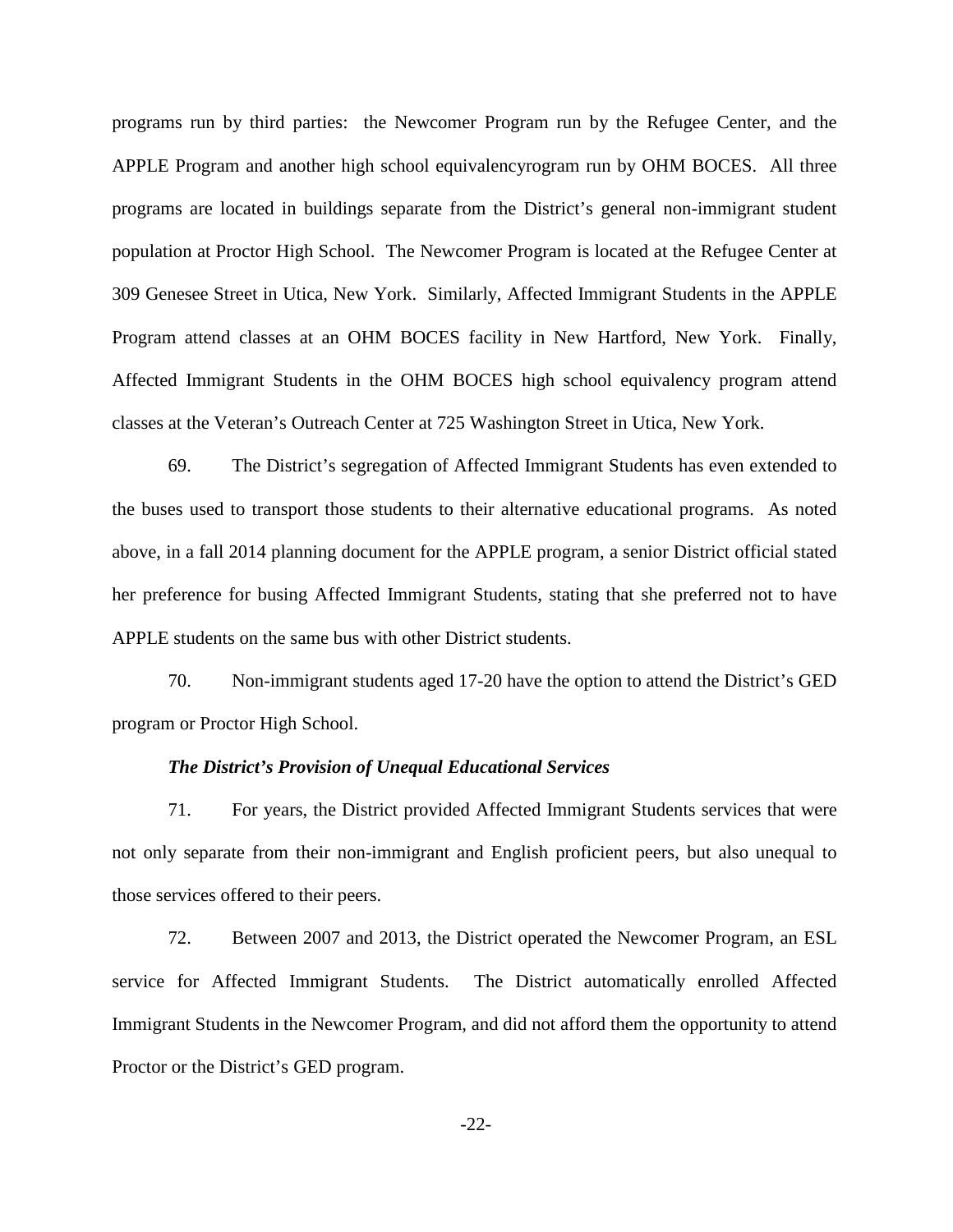73. However, the District offered non-immigrant and English proficient students, aged 17-20, the option of enrolling at either Proctor or in the District's GED program.

74. The District did not provide curriculum to Affected Immigrant Students in the Newcomer Program comparable to that provided to students attending Proctor or the District's GED program. For example, Affected Immigrant Students cannot obtain a high school diploma through the Newcomer Program.

75. However, the District offered non-immigrant and English proficient students, aged 17-20, the option of pursuing a high school diploma at Proctor.

76. The District did not design the Newcomer Program to offer Affected Immigrant Students instruction in content areas (*e.g.*, math, science, social studies)—instruction that students at Proctor routinely receive. Moreover, when teachers in the Newcomer Program began providing some content area instruction in ESL lessons, the District did not allow Affected Immigrant Students in the program to earn high school course credit for those lessons.

77. However, non-immigrant and English proficient students aged 17-20 whom the District allows to attend Proctor can earn high school credit for such classes.

78. The Newcomer Program did not provide Affected Immigrant Students with any coursework that would prepare them to take the GED exam.

79. However, the District offers non-immigrant and English proficient students, aged 17-20, the option of attending its GED program.

80. Finally, the District did not design the Newcomer Program to be a temporary or limited duration service, nor did the District design the program to transition a student into an integrated educational program. In practice, students in the Newcomer Program could take over two years to complete the ESL-only service. The District did not evaluate the Affected

-23-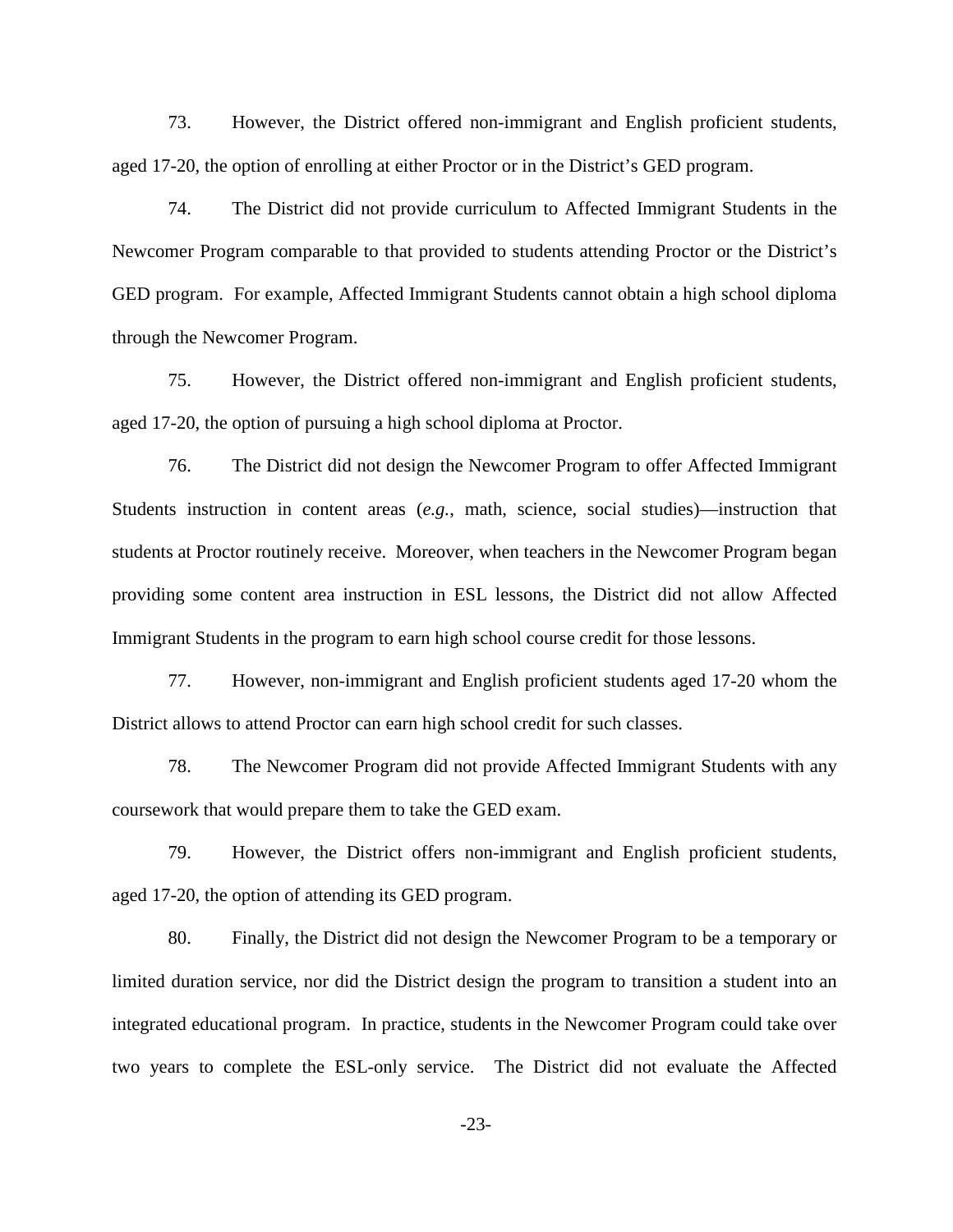Immigrant Students in the Newcomer Program to determine whether transitioning to Proctor or its GED program was appropriate. Moreover, upon a student's completion of the program, the District would not permit that student to enroll in Proctor or in the District's GED program.

81. As a result, while the District operated the Newcomer Program, it ensured that Affected Immigrant Students received unequal education services as compared to their nonimmigrant and English proficient peers.

#### *District Diversion of Affected Immigrant Students Into Unequal Educational Services*

82. The District administered the Newcomer Program until 2013. At that time, the District decided that it would no longer provide *any* services to Affected Immigrant Students. Instead, the District diverted these students into programs run by third parties, thereby outsourcing its duty to provide educational services to these students.

83. The District diverted Affected Immigrant Students into one of three available programs, the Refugee Center's Newcomer Program, or one of two high school equivalency programs run by OHM BOCES, including the APPLE program. Nevertheless, the educational opportunities offered to Affected Immigrant Students at these programs remained unequal to the opportunities offered to similarly situated students, *i.e.*, non-immigrant and English proficient students aged 17-20, in the District.

84. From 2013 and continuing to the present, numerous Affected Immigrant Students who were enrolled in these programs expressed the desire to attend Proctor. The District would not allow these immigrant students to attend Proctor without the repeated advocacy of private attorneys.

-24-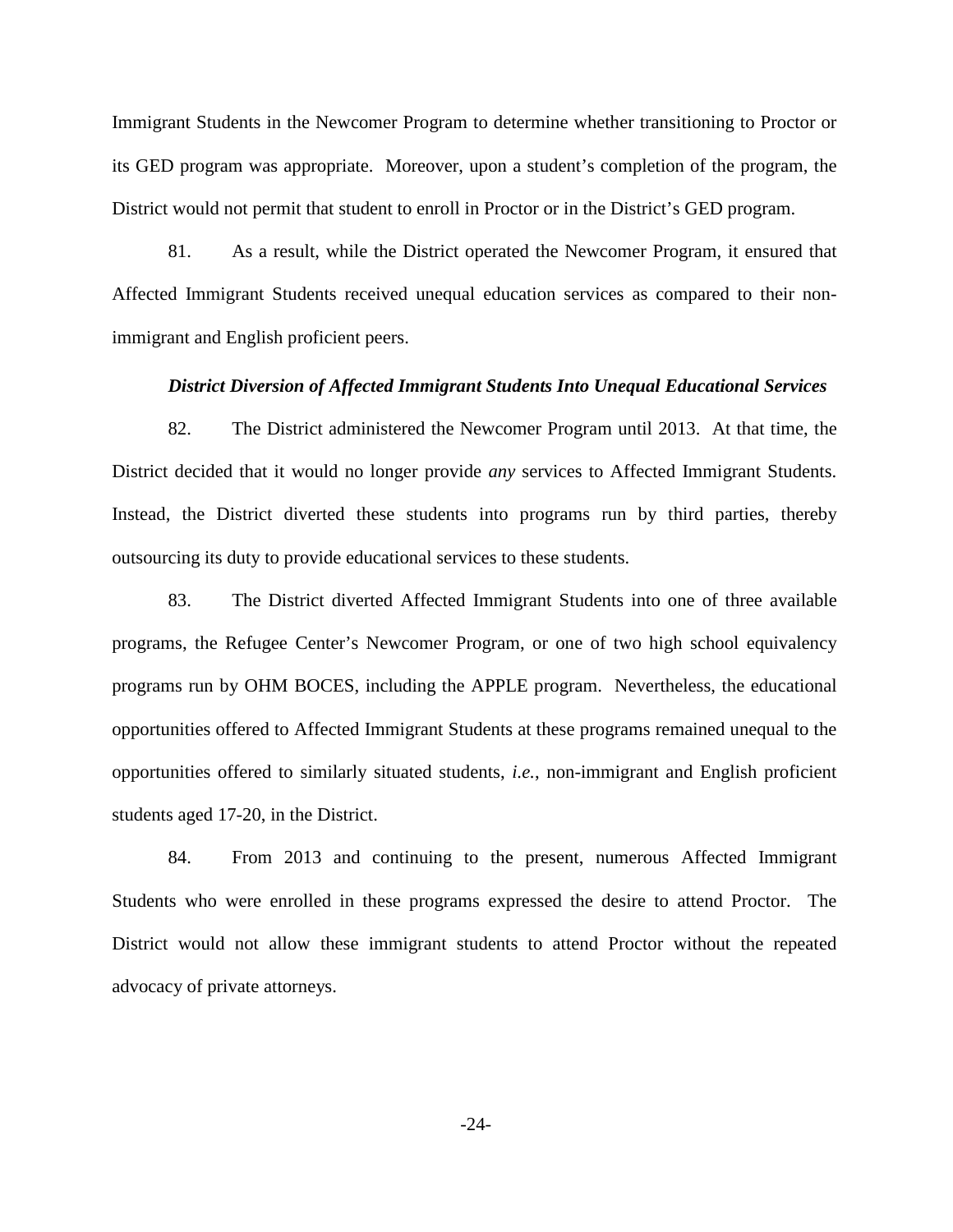85. However, from 2013 and continuing to the present, non-immigrant and English proficient students aged 17-20 have had the option of enrolling in Proctor or in the District's GED program.

86. Moreover, none of the three "outsourced" options made available by the District after 2013 allow Affected Immigrant Students to obtain a high school diploma.

87. However, non-immigrant and English proficient students, aged 17-20, continue to have the option of enrolling at Proctor and pursuing a high school diploma.

88. Furthermore, none of the three "outsourced" options made available by the District after 2013 offers a curriculum equal to that provided to students at Proctor or in the District's GED program. For instance, the Newcomer Program curriculum remains substantially similar to the curriculum described above, when the District was operating it. The APPLE program includes instruction in writing, reading, listening to and speaking English, but does not include instruction in math, science, or social studies.

89. However, students attending Proctor have the option to participate in courses in math, science, and social studies. Moreover, completion of these courses provides students with credit towards their Regents requirements for graduation. Affected Immigrant Students in the Newcomer or the OHM BOCES high school equivalency programs receive no such benefits from the service.

90. The services available to Affected Immigrant Students after 2013 were not temporary or limited duration services. The new high school equivalency programs run by OHM BOCES were not designed to transition students back into integrated programs provided by the District. Moreover, the District did not evaluate the students enrolled in the Newcomer Program or in the OHM BOCES programs to determine whether a transition to Proctor or the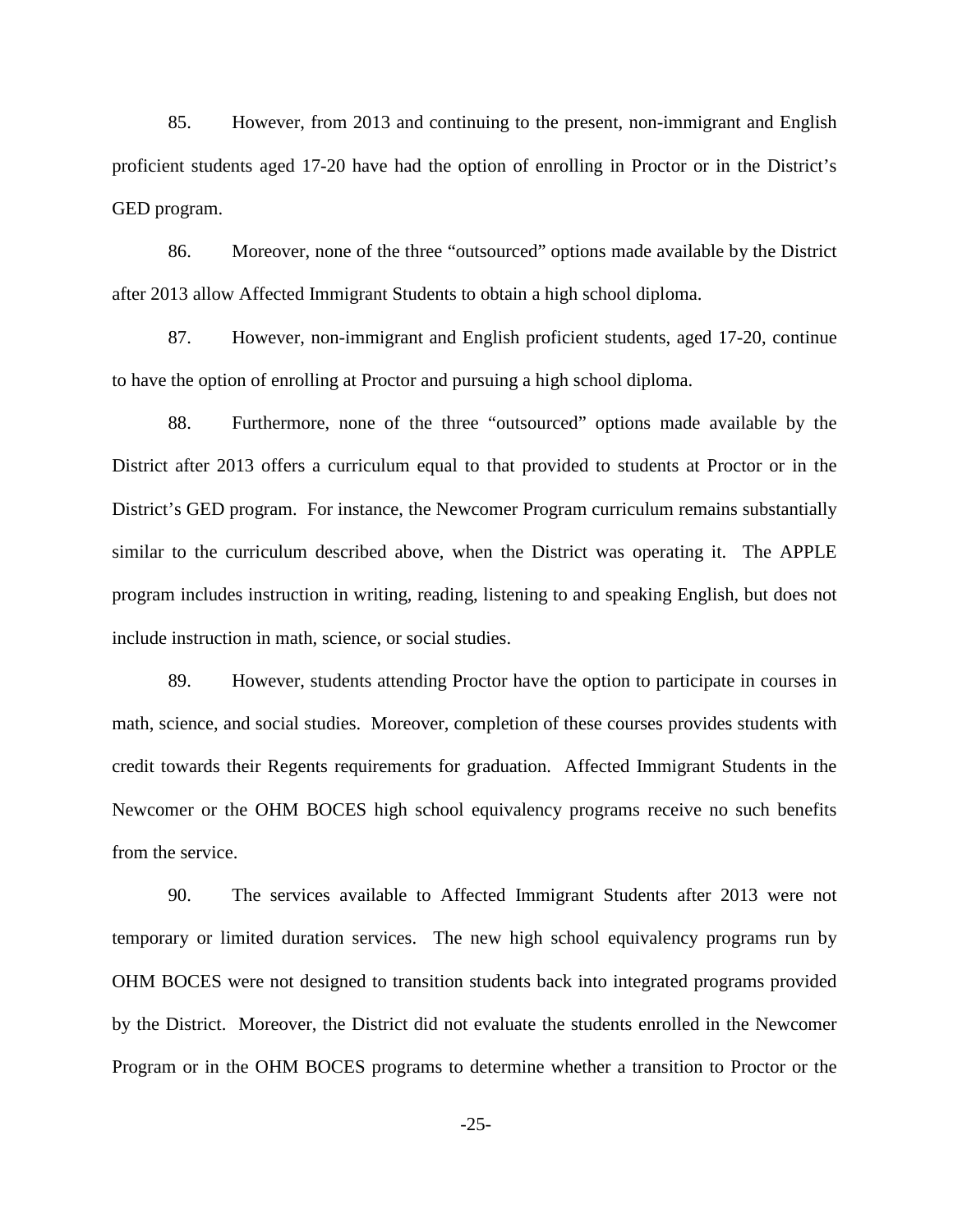District's GED program was appropriate.

91. As a result, by diverting Affected Immigrant Students into programs that do not provide the same level of services available to the District's non-immigrant and English proficient student population, the District continues to ensure that Affected Immigrant Students receive unequal educational services.

## **IV. The Discriminatory Impact of the District's Policy on Immigrants in Utica**

92. The District's policy has had a profound impact upon immigrant students in Utica. For many years the District has continuously refused to enroll Affected Immigrant Students into Proctor High School, and has instead diverted these students to segregated, unequal, and non-degree bearing educational services. Throughout these years the District's policy, and its enforcement by District officials, have deprived many immigrant students of various national origins from the free public education to which they are legally entitled.

93. The District's enforcement of its policy is so wide-sweeping that it impacts more than just immigrants newly arrived to Utica from abroad. Indeed, immigrant students who have already attended high school in the United States, and then move to Utica, also risk being denied enrollment at Proctor if District officials perceive these students to be LEP. In several instances from 2007 to the present, the District has excluded from Proctor immigrant students who were perceived to be LEP, despite the fact that those students had previously been enrolled in, and attended, high schools in the U.S. In at least one instance, a student had succeeded in finishing the eleventh grade in another American high school before seeking – and being denied – enrollment at Proctor. As a result, the District's policy and its enforcement harm not only Affected Immigrant Students, but also any student that District officials *perceive to be* an Affected Immigrant Student.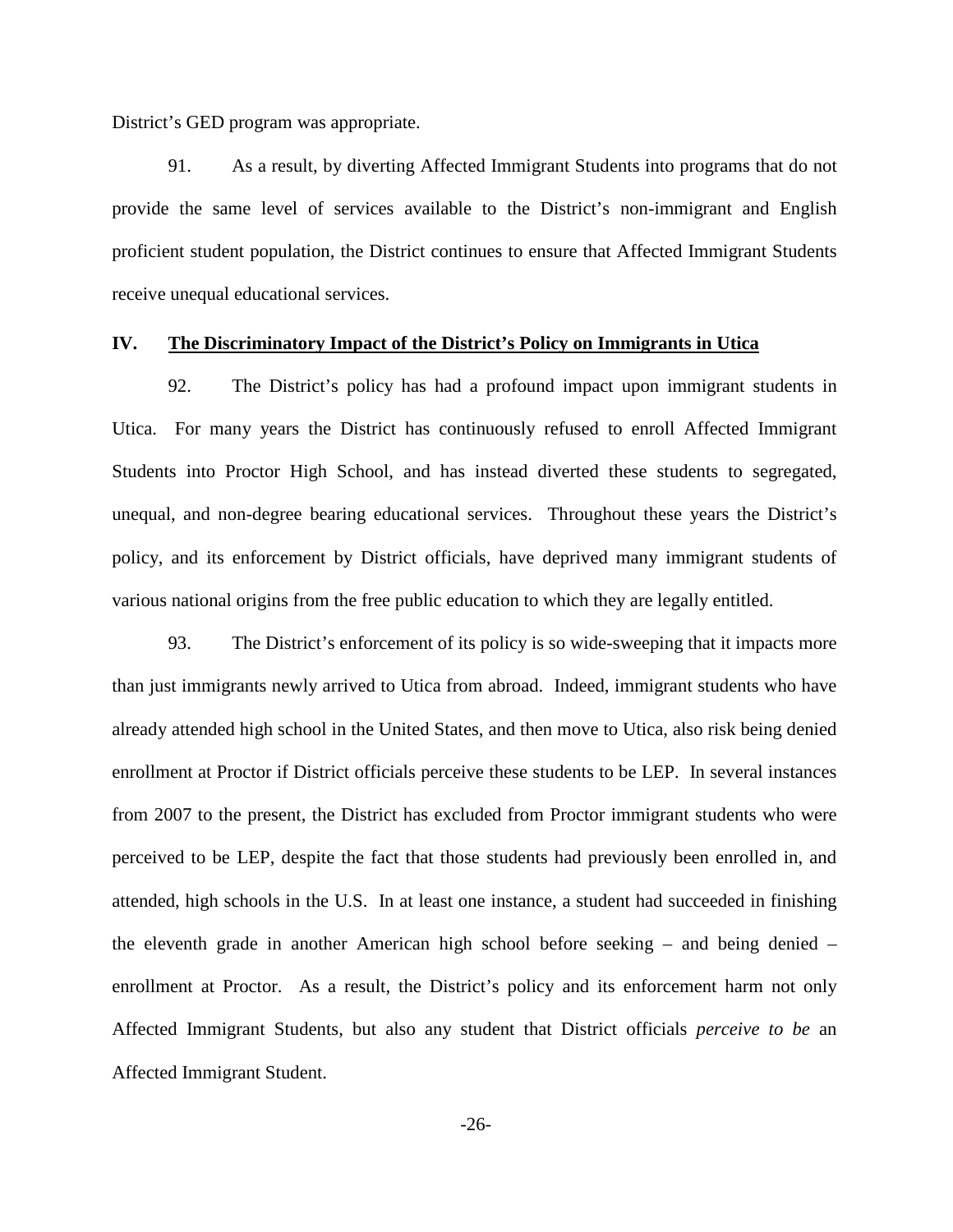94. Upon information and belief, the District's policy and its enforcement have had a chilling effect upon the enrollment of prospective immigrants in Utica. Many immigrant students did not seek to enroll in Proctor High School because they learned from District employees, and subsequently community and family members, that they cannot attend Proctor if they are over 16 years old. This has resulted in many of these individuals not attempting to enroll at Proctor at all.

95. Furthermore, the District's request for and use of immigration documents, such as I-94 forms, as part of that enrollment process would reveal the immigration status of the student or their parent or guardian. Upon information and belief, this policy also has a chilling effect upon the enrollment of prospective Affected Immigrant Students who may be undocumented.

## **CLAIMS FOR RELIEF**

## **First Cause of Action**

# Declaratory and Injunctive Relief Against Defendant Utica City School District Board of Education, Defendant Utica City School District, and Defendant Bruce Karam for Violation of the Equal Educational Opportunities Act

96. The Attorney General re-alleges and incorporates by reference the allegations in the foregoing paragraphs of this complaint as fully set forth herein.

97. The Equal Educational Opportunities Act of 1974, 20 U.S.C. § 1703, provides in

relevant part that no district:

shall deny equal educational opportunity to an individual on account of his or her race, color, sex, or national origin, by:

(a) the deliberate segregation by an educational agency of students on the basis of race, color, or national origin among or within schools;

(f) the failure by an educational agency to take appropriate action to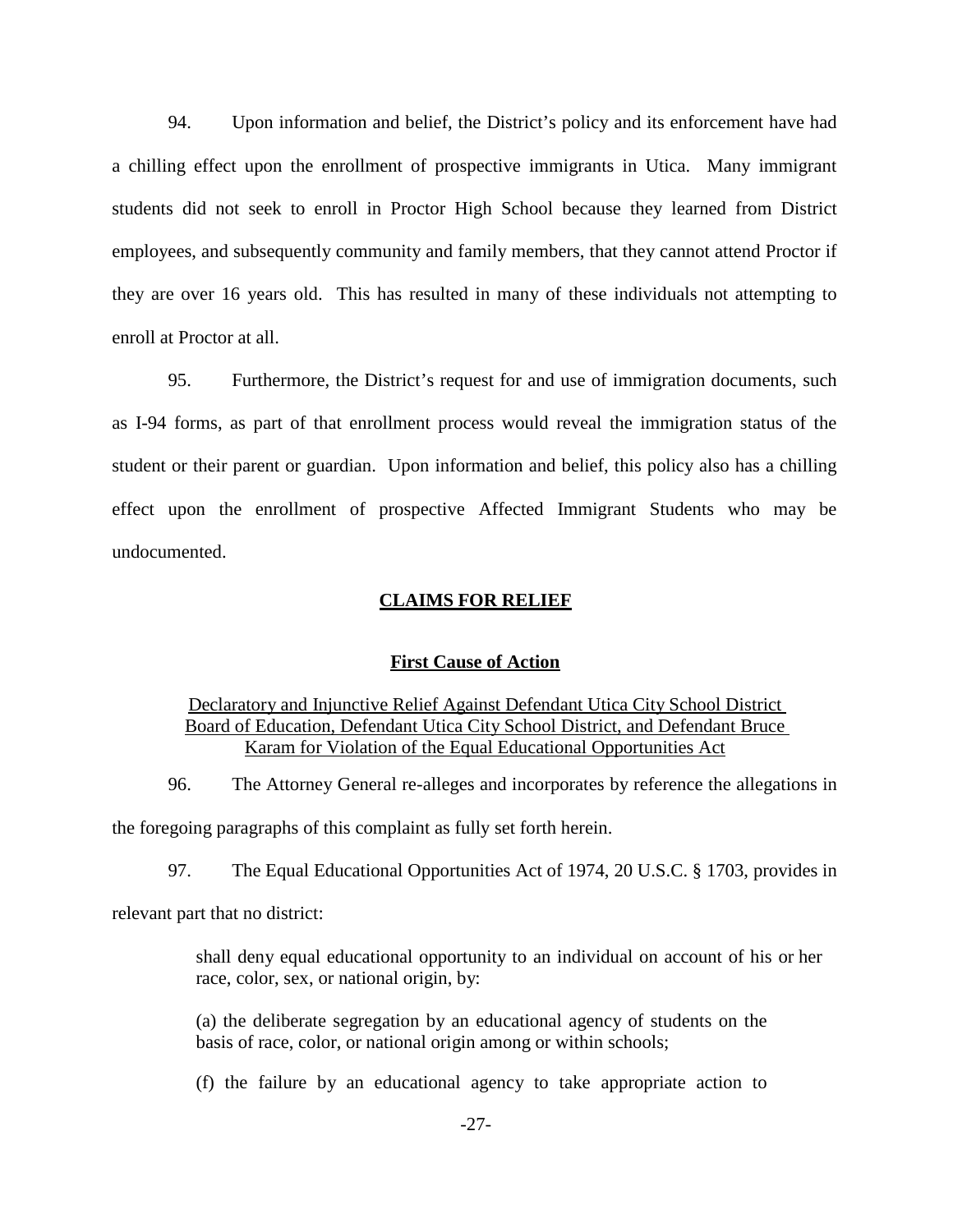overcome language barriers that impede equal participation by its students in its instructional programs.

98. Through their actions and inactions, as set forth above, the Defendants deliberately segregated Affected Immigrant Students, and those perceived to be Affected Immigrant Students, from the general student population at Proctor High School, because of their national origin and perceived language ability.

99. Through their actions and inactions, as set forth above, the Defendants failed to take appropriate action on behalf of Affected Immigrant Students, and those perceived to be Affected Immigrant Students, to overcome language barriers that interfere with and impede their equal participation in the District's instructional programs. The conduct of the Defendants, as set forth above, has a discriminatory effect based on national origin and, as a result, has violated and continues to violate the rights of Affected Immigrant Students, and those perceived to be Affected Immigrant Students, under the Equal Educational Opportunities Act.

100. As a result of the Defendants' violations Affected Immigrant Students, and those perceived to be Affected Immigrant Students, have suffered and will continue to suffer from the lack of a high school education, unequal instructional programs and services, and loss of educational and employment opportunities. The Attorney General seeks declaratory and injunctive relief remedying these ongoing and systemic violations.

## **Second Cause of Action**

## Declaratory and Injunctive Relief Against Defendant Utica City School District Board of Education and Defendant Utica City School District for Violation of Title VI of the Civil Rights Act of 1964

101. The Attorney General re-alleges and incorporates by reference the allegations in the foregoing paragraphs of this complaint as fully set forth herein.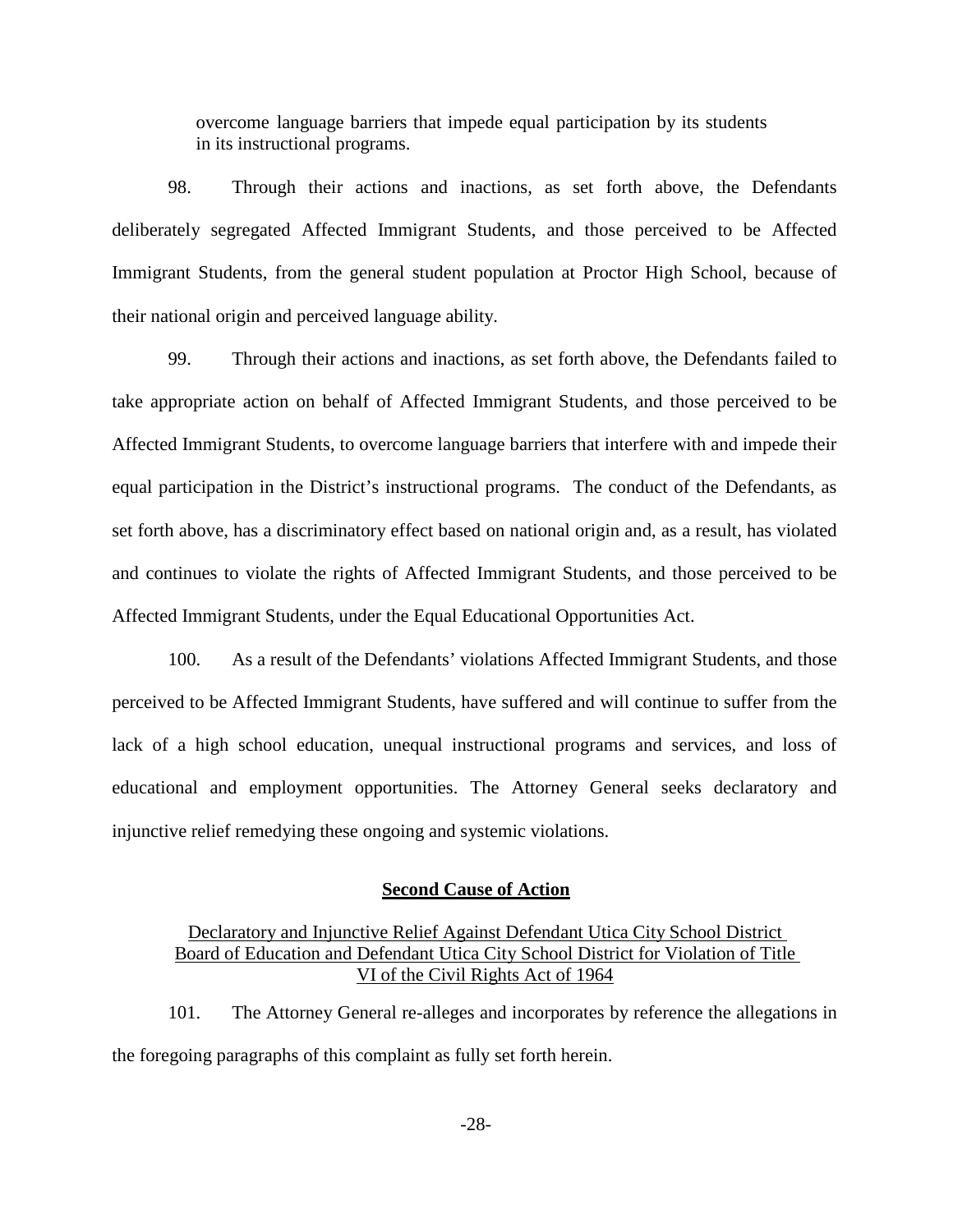102. Section 601 of Title VI of the Civil Rights Act of 1964, 42 U.S.C. § 2000d *et seq*., provides that no person in the United States shall, on the basis of race, color, or national origin, be denied the benefits of or be subject to discrimination under any program receiving federal funding.

103. As recipients of federal funding, the Board and the District were prohibited from discriminating against Affected Immigrant Students, and those perceived to be Affected Immigrant Students, by excluding them from instructional services, failing to provide them with instructional services, or providing them with unequal services on the basis of their national origin.

104. Through their actions and inactions, as set forth above, Defendants Utica City School District Board of Education and the Utica City School District discriminated against Affected Immigrant Students, and those perceived to be Affected Immigrant Students, on account of their national origin.

105. As a result of these Defendants' violations Affected Immigrant Students, and those perceived to be Affected Immigrant Students, have and will continue to suffer from the lack of a high school education, unequal instructional programs and services, and loss of educational and employment opportunities. The Attorney General seeks declaratory and injunctive relief remedying these ongoing systemic violations.

## **Third Cause of Action**

Declaratory and Injunctive Relief Against Defendant Utica City School District Board of Education, Defendant Utica City School District, and Defendant Bruce Karam for Violation of the New York Education Law

106. The Attorney General re-alleges and incorporates by reference the allegations in the foregoing paragraphs of this complaint as fully set forth herein.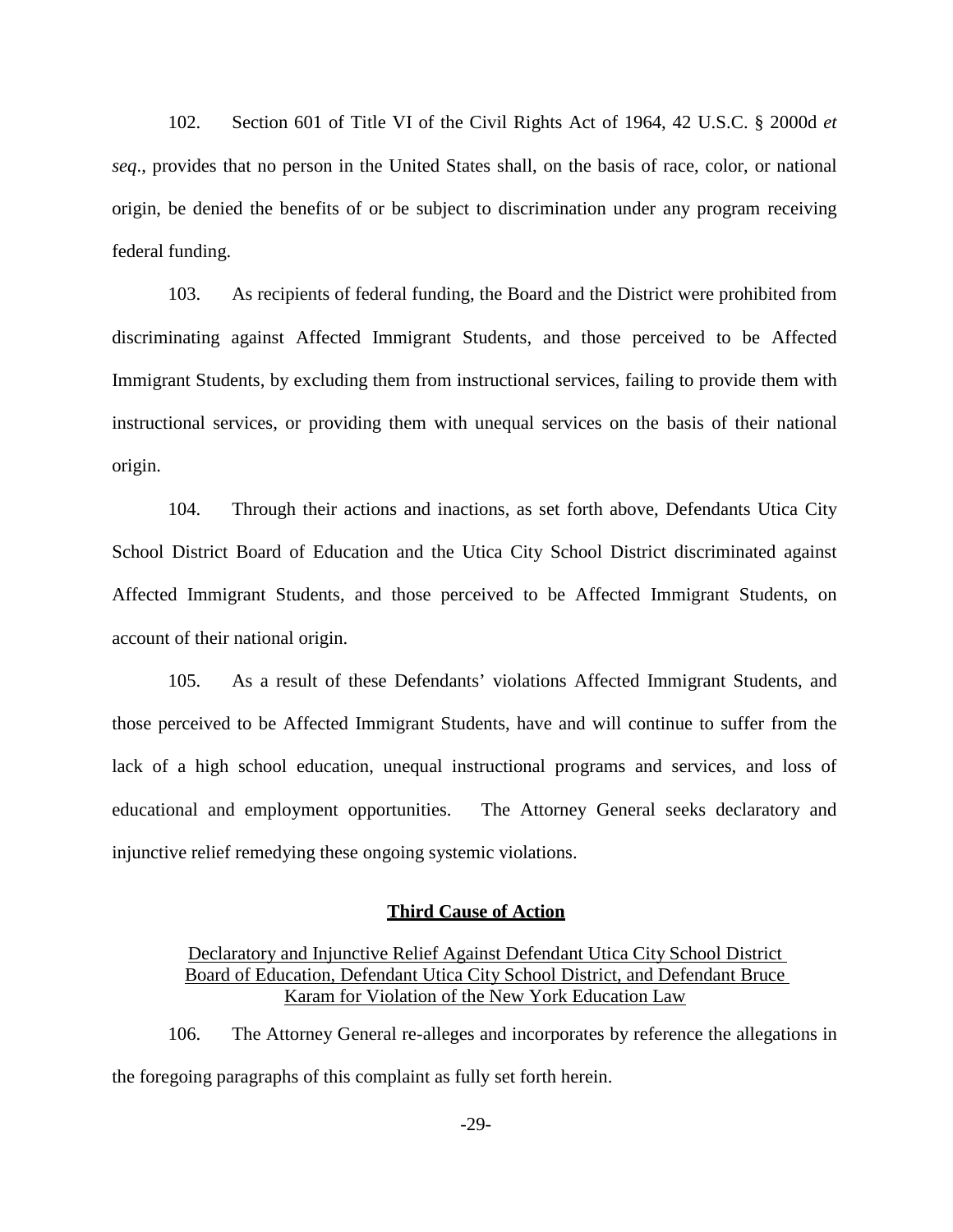107. New York Education Law § 3202(1) provides that any person over five and under twenty-one years of age, who lives in a school district and has not received a high school diploma, is entitled to attend public school in the district.

108. Through their actions and inactions, as set forth above, Defendants have violated the rights of Affected Immigrant Students, and those perceived to be Affected Immigrant Students, under New York Education Law § 3202(1).

109. As a result of the Defendants' violations Affected Immigrant Students, and those perceived to be Affected Immigrant Students, have suffered and will continue to suffer from the lack of a high school education, unequal instructional programs and services, and loss of educational and employment opportunities. The Attorney General seeks declaratory and injunctive relief remedying these ongoing and systemic violations.

## **Fourth Cause of Action**

## Declaratory and Injunctive Relief Against Defendant Utica City School District Board of Education, Defendant Utica City School District, and Defendant Bruce Karam for Violation of the New York Education Law

110. The Attorney General re-alleges and incorporates by reference the allegations in the foregoing paragraphs of this complaint as fully set forth herein.

111. New York Education Law § 3201 provides that no person shall be refused admission into or be excluded from any public school in the state of New York on account of national origin.

112. Through their actions and inactions, as set forth above, Defendants have violated the rights of Affected Immigrant Students, and those perceived to be Affected Immigrant Students, under New York Education Law § 3201.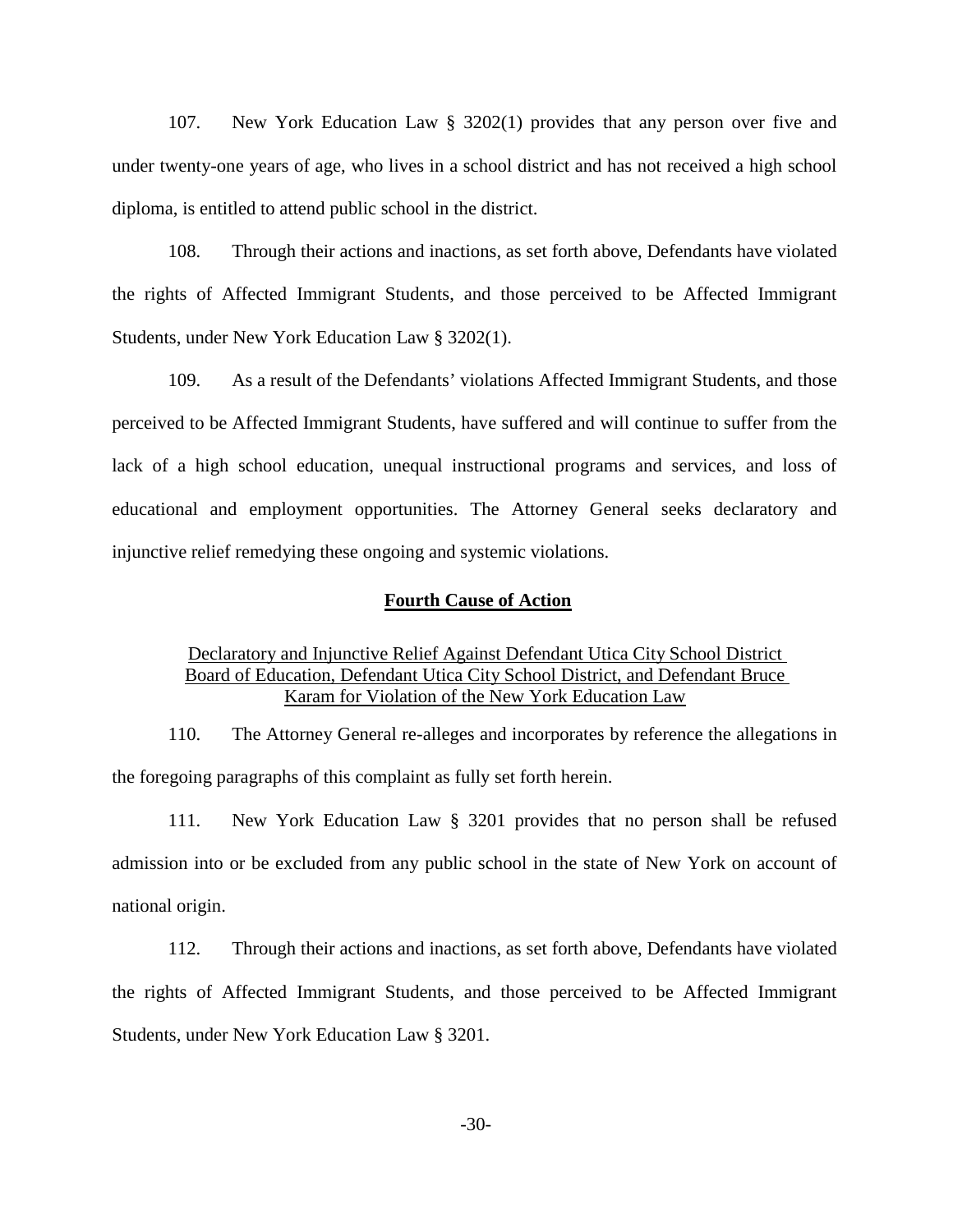113. As a result of the Defendants' violations Affected Immigrant Students, and those perceived to be Affected Immigrant Students, have suffered and will continue to suffer from the lack of a high school education, unequal instructional programs and services, and loss of educational and employment opportunities. The Attorney General seeks declaratory and injunctive relief remedying these ongoing and systemic violations.

## **Fifth Cause of Action**

# Declaratory and Injunctive Relief Against Defendant Utica City School District Board of Education, Defendant Utica City School District, and Defendant Bruce Karam for Violation of the Fourteenth Amendment's Equal Protection Clause

114. The Attorney General re-alleges and incorporates by reference the allegations in the foregoing paragraphs of this complaint as fully set forth herein.

115. Through their actions and inactions, as set forth above, the Defendants violated the rights of Affected Immigrant Students, and those perceived to be Affected Immigrant Students, as protected by the Fourteenth Amendment's Equal Protection Clause, by discriminating against them because of their national origin.

116. As a result of Defendants' violations Affected Immigrant Students, and those perceived to be Affected Immigrant Students, have suffered and will continue to suffer from the lack of a high school education, inferior instructional programs and services, and loss of educational and employment opportunities. The Attorney General seeks declaratory and injunctive relief, under 42 U.S.C. § 1983, remedying these ongoing systemic constitutional violations.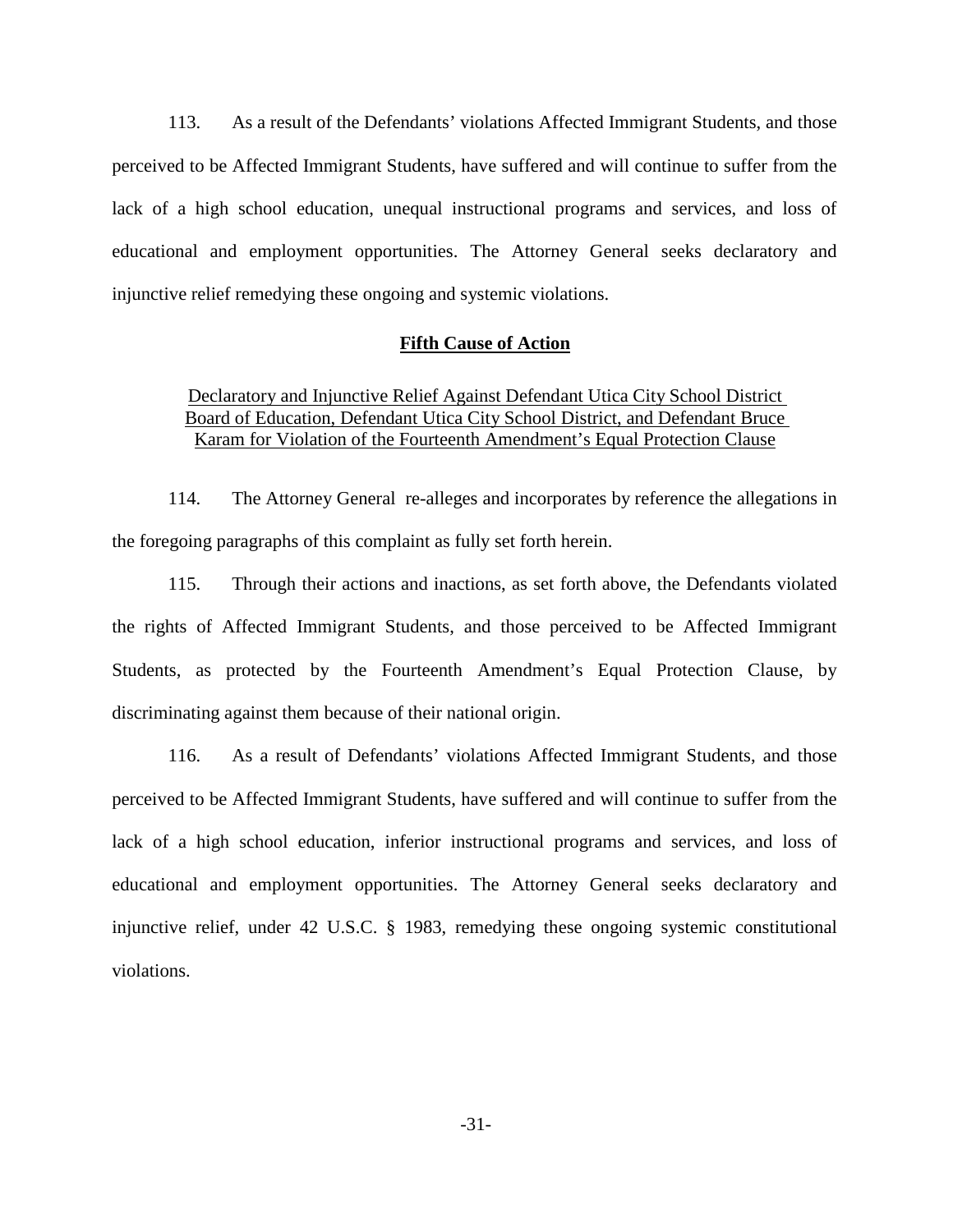## **Sixth Cause of Action**

# Declaratory and Injunctive Relief Against the Defendant Utica City School District Board of Education, Defendant Utica City School District, and Defendant Bruce Karam for Violation of the Fourteenth Amendment Due Process Clause

117. The Attorney General re-alleges and incorporates by reference the allegations in the foregoing paragraphs of this complaint as fully set forth herein.

118. Through its actions and inactions, as set forth above, the Defendants, including the Board or its designee, violated the rights of Affected Immigrant Students and those perceived to be Affected Immigrant Students, as protected by the Fourteenth Amendment's Due Process Clause, by denying them their right to attend high school without providing them with notice or an opportunity to be heard.

119. As a result of the Defendants' violations Affected Immigrant Students, and those perceived to be Affected Immigrant Students, have suffered and will continue to suffer from the lack of a high school education, inferior instructional programs and services, and loss of educational and employment opportunities. The Attorney General seeks declaratory and injunctive relief, under 42 U.S.C. § 1983, remedying these ongoing systemic constitutional violations.

## **Seventh Cause of Action**

# Declaratory and Injunctive Relief Against the Defendant Utica City School District Board of Education, Defendant Utica City School District, and Defendant Bruce Karam for Violation of the New York State Constitution's Due Process Clause

120. The Attorney General re-alleges and incorporates by reference the allegations in the foregoing paragraphs of this complaint as fully set forth herein.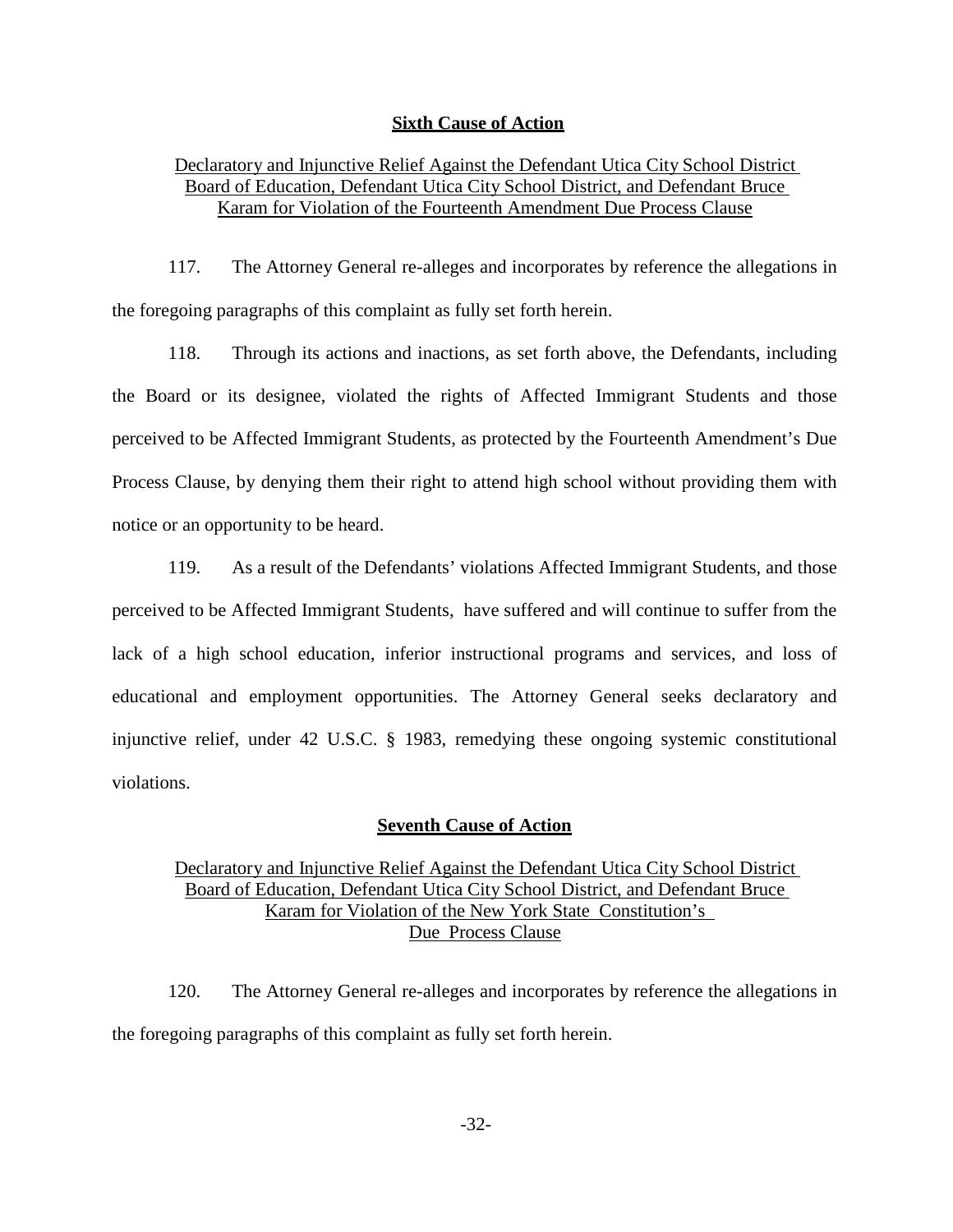121. Through its actions and inactions, as set forth above, the Defendants, including the Board or its designee, violated the rights of Affected Immigrant Students and those perceived to be Affected Immigrant Students, as protected by the New York State Constitution's Due Process Clause, by denying them their right to attend high school without providing them with notice or an opportunity to be heard.

122. As a result of Defendants' violations Affected Immigrant Students, and those perceived to be Affected Immigrant Students, have suffered and will continue to suffer from the lack of a high school education, inferior instructional programs and services, loss of educational and employment opportunities. The Attorney General seeks declaratory and injunctive relief remedying these ongoing systemic constitutional violations.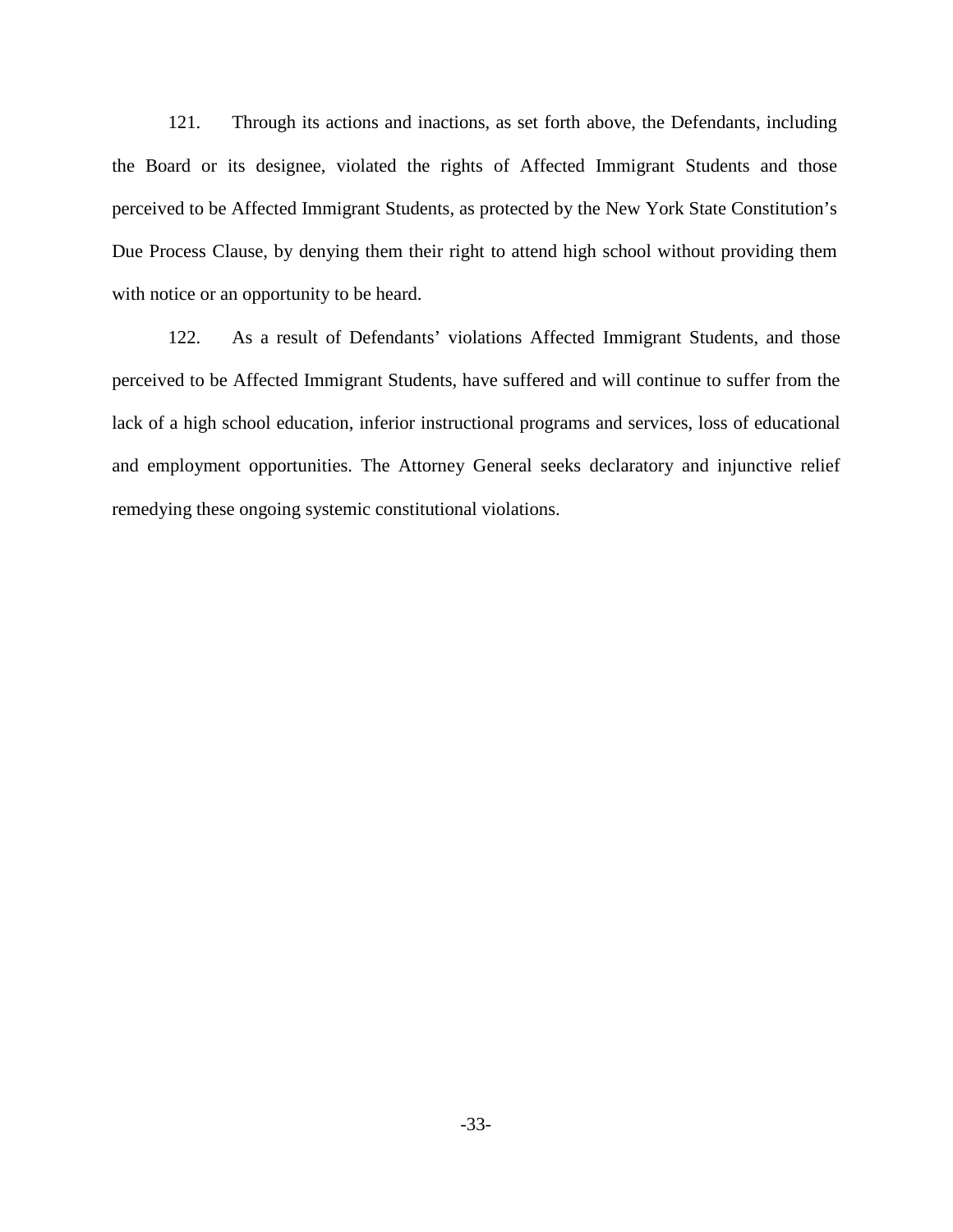## **REQUESTS FOR RELIEF**

WHEREFORE the Plaintiff respectfully requests that the Court:

- a. Assume jurisdiction over this matter;
- b. Declare that Defendants' acts and omissions violated the rights of LEP immigrants aged 17-20, and of those individuals perceived to be such LEP immigrants, under the Equal Educational Opportunities Act;
- c. Declare that Defendants' acts and omissions violated the rights of LEP immigrants aged 17-20, and of those individuals perceived to be such LEP immigrants, under Section 601 of Title VI of the Civil Rights Act of 1964;
- d. Declare that Defendants' acts and omissions violated the rights of LEP immigrants aged 17-20, and of those individuals perceived to be such LEP immigrants, under sections 3202 and 3201 of the New York Education Law;
- e. Declare that Defendants' acts and omissions violated the rights of LEP immigrants aged 17-20, and of those individuals perceived to be such LEP immigrants, under the Fourteenth Amendment Equal Protection Clause;
- f. Declare that Defendants' acts and omissions violated the rights of LEP immigrants aged 17-20, and of those individuals perceived to be such LEP immigrants, under the Fourteenth Amendment Due Process Clause;
- g. Declare that Defendants' acts and omissions violated the rights of LEP immigrants aged 17-20, and of those individuals perceived to be such LEP immigrants, under the New York State Constitution's Due Process Clause;
- h. Enter permanent injunctive relief, in the form of:
	- 1. an order requiring Defendants to take affirmative steps to enroll LEP immigrants aged 17-20 in Proctor High School if they want to go to high school, are residents of the Utica City School District, and have not yet turned 21 years old;
	- 2. an order requiring Defendants to adopt policies, procedures, and training ensuring that Defendants end their ongoing violations of the Equal Educational Opportunities Act, Title VI, the U.S. and New York Constitutions, and state law; and to publicize to the community at large those new policies and procedures;
	- 3. an order requiring the District to hire an enrollment ombudsman, not drawn from existing District personnel, responsible for all prospective student enrollment within the District;